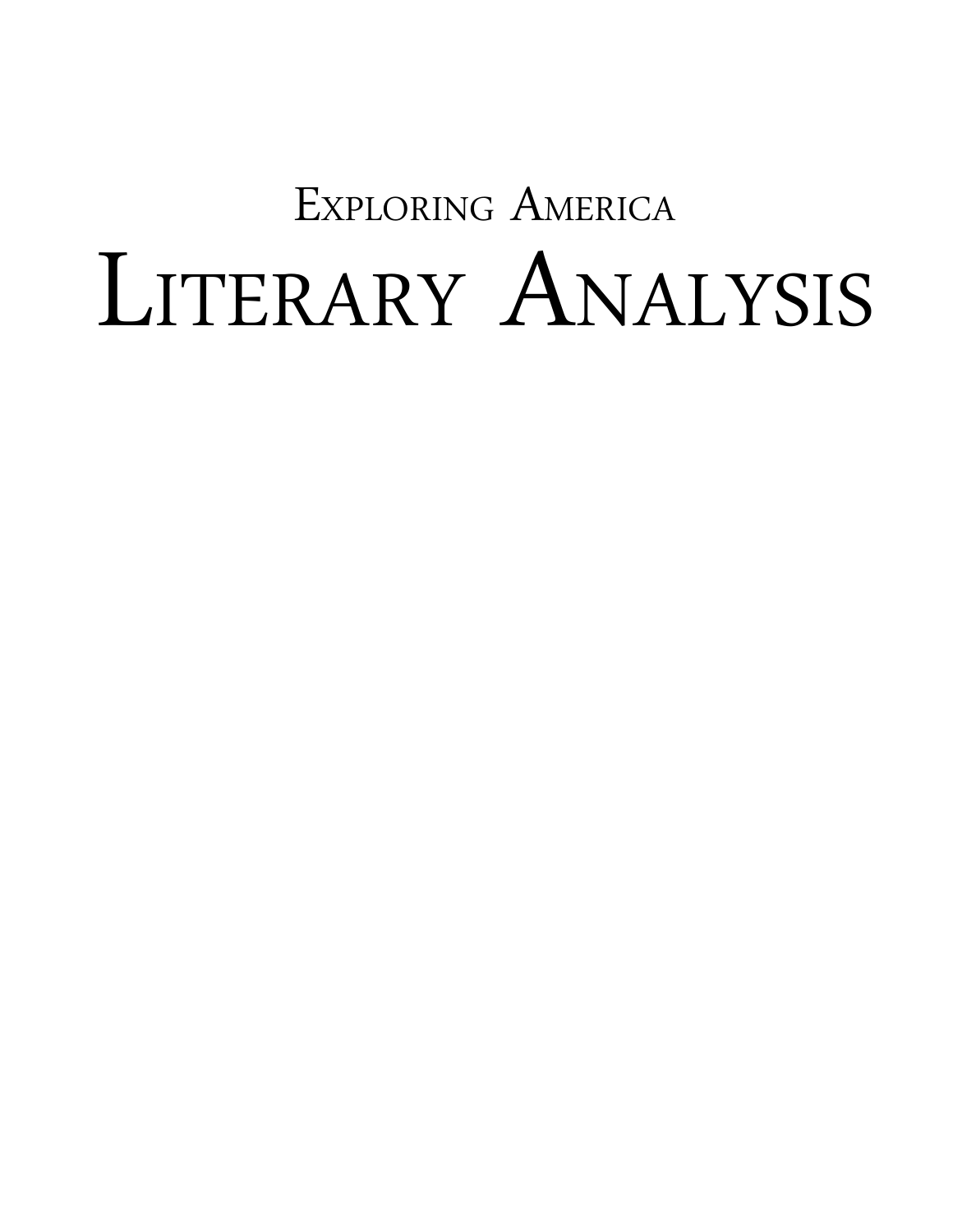Copyright © 2014 Notgrass Company. All rights reserved.

You may print copies of this material for your family, but you may not redistribute it without permission from the publisher.

> Designed for use with *Exploring America* by Ray Notgrass

> Notgrass Company 975 Roaring River Rd. Gainesboro, TN 38562 1-800-211-8793 www.notgrass.com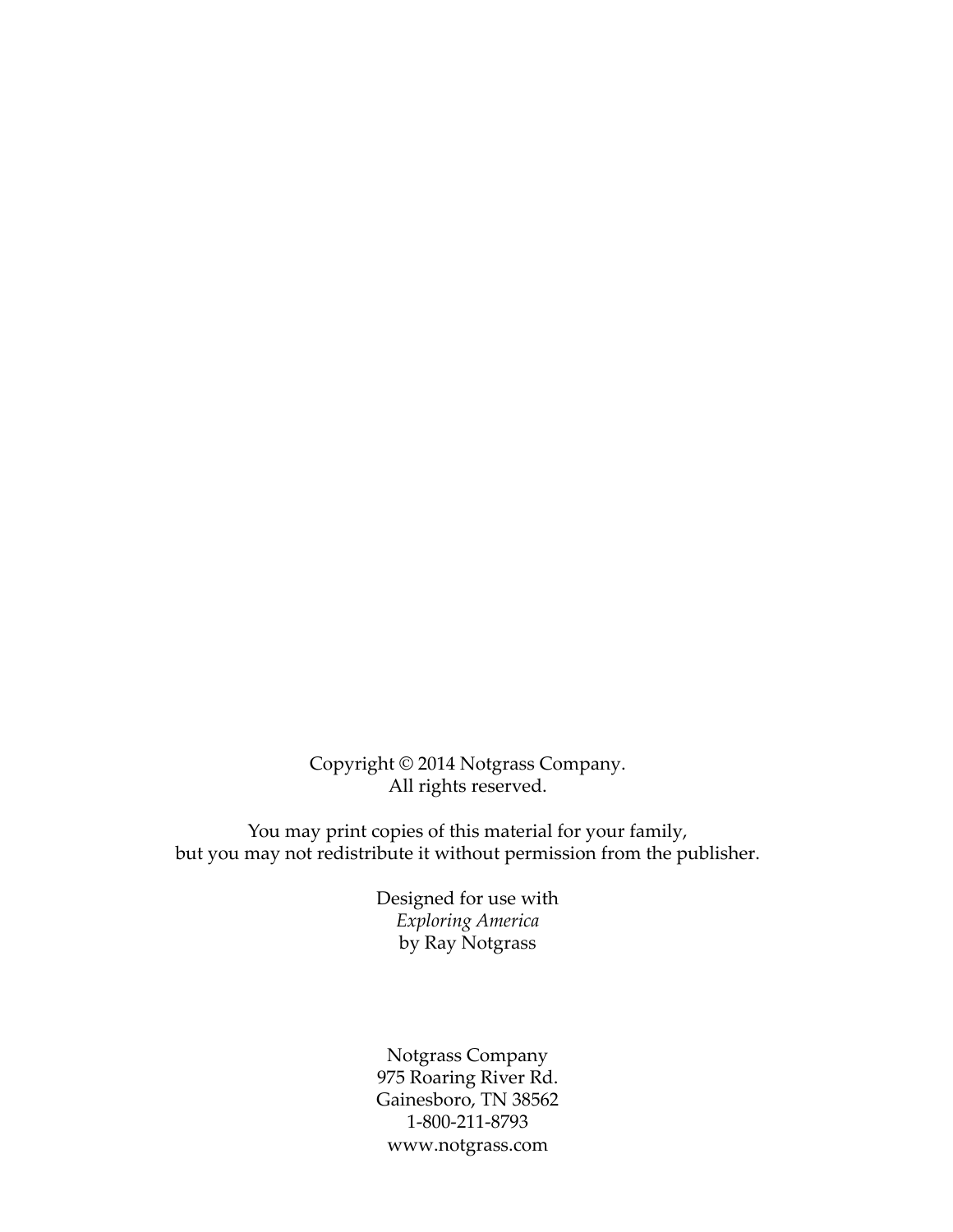### **Who, What, How, Why, and Why Not: A Primer for Literary Analysis of Fiction**

People read books. Some books (think Shakespeare, Charles Dickens, and Jane Austen) are still widely read decades and even centuries after they were written. Many, many books (think of the highly forgettable ones you see in used book sales*—*over and over) are a flash in the pan or are even less noticeable. What's the difference? Is it just that most people like this book and most people dislike that one? Sort of, but it is more nuanced than that.

**Literary analysis** is studying the parts of a work of literature (such as plot, setting, characters, and narration) to see how the author uses them to create the overall meaning of the work as a whole. Professors, teachers, students, critics, and everyday people analyze works of literature: novels, short stories, poems, and non-fiction. They think about the story or plot of the book, how it develops, the characters in the book, the words and structure that the author uses, and other elements of the work.

People who analyze literature have developed standard methods. Primarily, this involves looking for elements that are found in most literary works. The purpose of literary analysis is to understand how a piece of literature works: how the writer constructs his or her story, and why the work affects readers the way it does.

Did you ever see yourself doing literary analysis? Does the phrase "literary analysis" make washing dishes or chopping firewood seem exciting? I understand. But it is more interesting than it might sound. Think of it as finding the answers to some big questions: "What makes a story good?" "What are the building blocks of great writing?" "Why do I keep thinking about that book and want to read it again?" "What is the difference between a book you stay up late to read and one that should be re-purposed as a fire starter?" Even if you don't want to make a lifelong habit of literary analysis, as an educated person you should know the basics of how it works. It can also be kind of fun.

Literary analysis can help you appreciate the power of a work of literature. It can provide you with insights for a deeper appreciation of the next novel (or poem or history) you read. On a practical level, literary analysis is often what a classroom teacher wants students to do in order to understand a book. So literary analysis is good as long as it is a means to a good end and achieves a worthy goal. However, if literary analysis becomes an end in itself, or a way to show how much someone knows or thinks he knows about literature, or something that gets in the way of enjoying a work of literature, it no longer serves a good purpose. In other words, literary analysis has its place; but it is not the purpose of literature.

Writers do not write in order to have their work subjected to literary analysis. Nathaniel Hawthorne did not write *The Scarlet Letter*, nor did Charles Dickens write *A Tale of Two Cities*, for English teachers to analyze them to death or so that professors would have material for exams. They wrote because they had stories to tell; they wanted to connect on an emotional level with readers. These authors were successful because they did that well, and this is why their books are considered classic works of literature.

Here are some standard elements of literary analysis.

### **Plot**

The **plot** is the story of a piece of **fiction**. Fiction is a work of imagined narrated prose, usually either a novel or a short story. The plot is what happens to make it a story.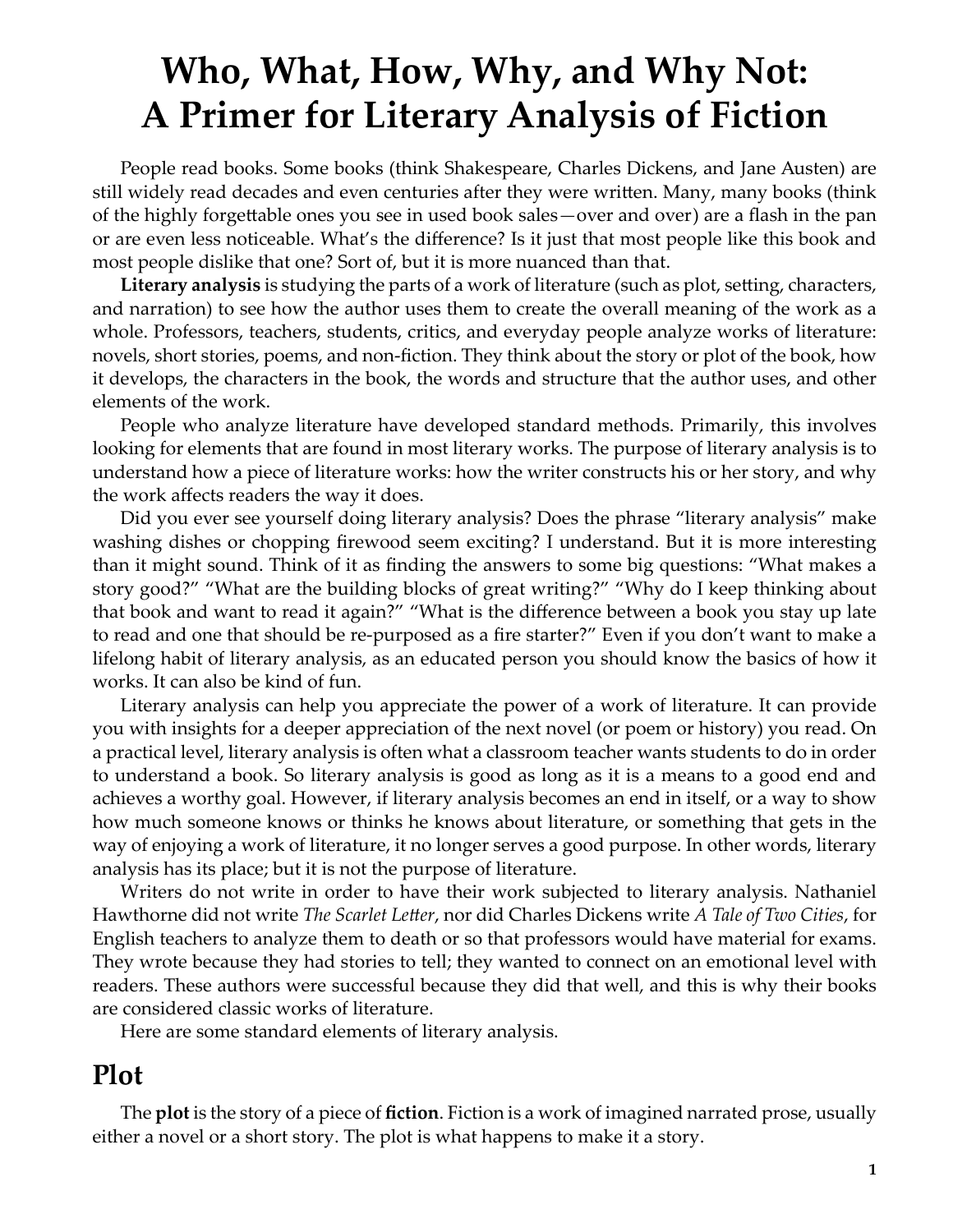Gustav Freytag was a nineteenth-century German novelist who found a typical pattern of plot development in Greek and Shakespearean dramas. The same pattern is found in most fictional literature. Freytag depicted it as a pyramid.



The examples below refer to *The Lion, the Witch, and the Wardrobe*.

- **Exposition***: laying out the situation and background, introducing the characters. (Within this element will often be a* **narrative hook***, an event or description that gets you interested in the story and wanting to read more.)* Four children come to stay in a professor's country home. The narrative hook is when Lucy finds a magic wardrobe in a back room and visits Narnia: what will happen next?
- **Inciting incident***:* something that gets the story moving.

*Lucy meets the faun, who expresses inner conflict over what he is doing.*

**Rising action**: building drama; each significant event is called a complication. *All four children go to Narnia, they meet the Beavers, Edmund betrays his siblings to the White Witch, and so forth.*

**Climax**: the single key event or turning point; the moment of greatest tension. Aslan sacrifices his life on behalf of Edmund.

**Falling action**: events that occur as a result of the climax. The good and evil creatures in Narnia have a battle.

**Resolution**: the event in which the main issue is resolved.

Aslan's side wins. The four children are established as kings and queens.

**Denouement** (day-new-maw): the finishing out and tying up of the details of the story.

The four children grow up, rule Narnia, and then return to their own world.

Freytag's Pyramid is only a typical plot development. It accurately describes the plots of many pieces of fiction, but there are many variations and exceptions. Writers do not necessarily write to the Freytag Pyramid. Don't try to force a work into the pyramid if it doesn't seem to fit. In addition, people will sometimes have different ideas about what is the narrative hook, inciting incident, resolution, or even the climax in a really dramatic story.

The key question to ask about the plot of a piece of literature is, "What is the **conflict**?" What is the issue that the main character needs to resolve? Is it conflict within himself, perhaps between what he wants and what he actually has? Is it a conflict between himself and another character, or between himself and the expectations of others? Is it the conflict of wanting to reach a goal but being unable to do so? What keeps or moves the character out of stability and causes tension? The tension between Pip and Estella is one conflict in *Great Expectations*. The quest for the ring is a continuing conflict in *The Hobbit* and *The Lord of the Rings*. A skillful writer might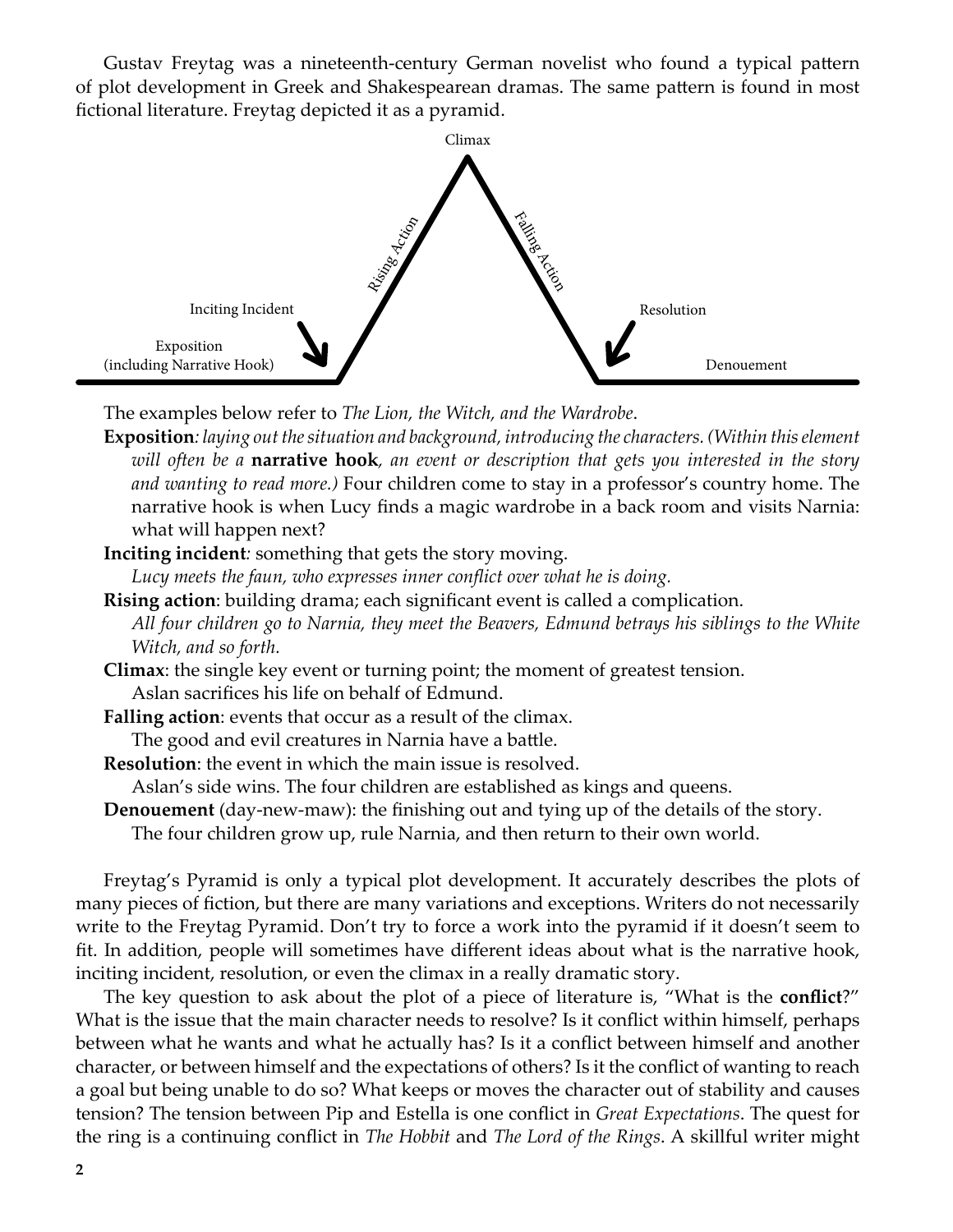have several lines of conflict in a work and interweave them into a gripping **narrative**. Conflict and struggle are how we grow as persons, so the conflict in a story is an important way for us to identify with the characters in the story.

The time, place, and social environment of a story is the **setting**. The plot unfolds in these surroundings. Is the story set among the working class of early ninteenth-century England, among fishermen of first-century Israel, among slaves in the southern United States just before the Civil War, or among homeschooling families of twenty-first century America? The setting will affect what characters know, their assumptions and aspirations, and how they act and speak. The geographical setting always impacts the development of the story: isolated mountain villagers will act and speak differently from urban dwellers.

Another key element of the plot is the **structure** of the story, how it is told. A straight **chronological narrative** is simplest, but an author might want to use **flashbacks** (descriptions of events that happened earlier, out of chronological order) and **foreshadowings** (hints at things that will come later) to convey attributes of characters or particular feelings to the story.

**Archetypes** (ARK-eh-types) are typical or standard plot elements, such as a character on a quest, the pursuit of an elusive goal, the loss of innocence, or an initiation into a new situation. Many of America's most famous works of literature include one or more of these elements because these situations make for a good story. Everyone goes through these times or has these dreams.

### **Characters and Characterization**

- The **characters** are the people in a story.
- The **protagonist** is the main character of the story (Jo in *Little Women*).
- The **antagonist** is the character who works against the protagonist and provides some degree of conflict (the White Witch in *The Lion, the Witch, and the Wardrobe*).
- The **confidant** is someone to whom a character reveals his thoughts and motives (Margaret plays this role for Bessy and Mr. Bell plays this role for Margaret in *North and South*).
- The mentor teaches another character about life (Marmee in *Little Women*).
- A **foil** is often a minor character who by being a contrast illuminates another character (for instance, the slick operator who serves to highlight the integrity of the protagonist).
- Other typical characters are the **hero** (Sir Percy Blakeney, the Scarlet Pimpernel), the **scapegoat** (Tom Robinson in *To Kill a Mockingbird*), and the **buddy pair** (Don Quixote and Sancho Panza).
- A **round character** is three-dimensional, one whose personality is well-developed and who has some internal struggles expressed. In other words, he is believable and realistic. David Copperfield is a round character. A **flat character** is not developed in the story (Jethro in *The Cat of Bubastes*). A **stock character** portrays a stereotypical role, such as the cruel stepmother in *Cinderella*, the slow and dimwitted policeman, or the unemotional accountant. A stock character might be round or flat. A **dynamic character** changes during the story (matures or regresses, as Margaret Hale does in *North and South*), while a **static character** does not change (Fanny in *North and South*). A good author uses each character to advance the story in some way, not just to clutter the pages.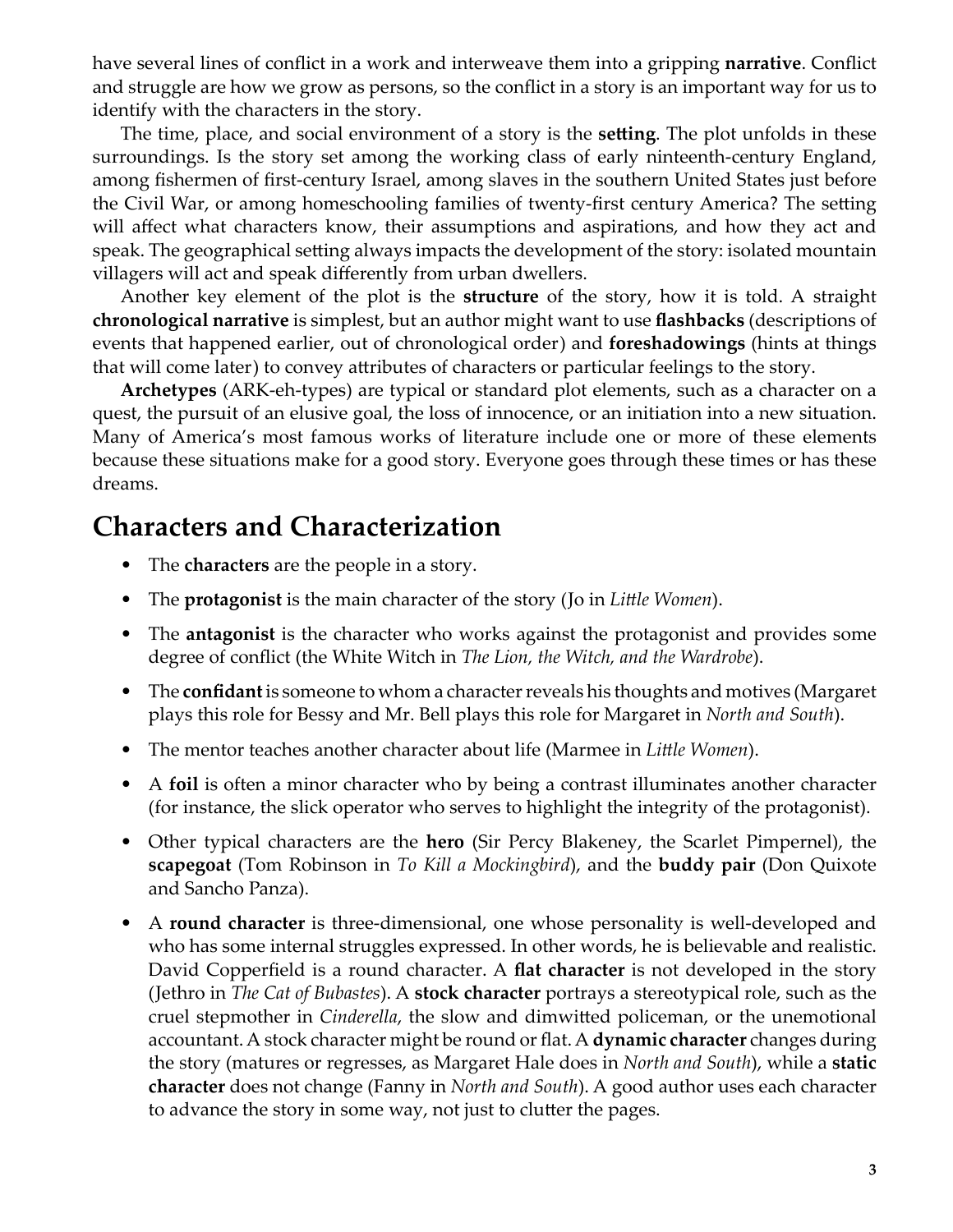**Characterization** is the way that the author reveals the nature and personality of the characters. This is how the author makes a character real. What do you learn about a character in the course of the story? How do you learn about him or her? The narrator might tell the reader about a character (**direct characterization**), or the author might reveal a character's attributes by what the character says or does (**indirect characterization**). Typical methods of indirect characterization include a character's actions and his effect on others, a character's dress and appearance, how he talks and what he says, and the thoughts he reveals. The author might convey information about a character through his interactions with others, by what others say about the character, or by discrepancies between the character's reputation and his real actions or between what he says and what he does. A narrator (and through the narrator the author) might express an evaluation of a character by comments he or she makes. If a character grows or changes, how does the author show this: insights that she gains, experiences that teach her lessons, or by demonstrating different ways of acting or speaking over the course of the story?

Conflict within a character or between characters can be distinct from conflict in the story. In *A Tale of Two Cities*, for example, the conflict between the Defarges and the other French revolutionaries on one hand and the French aristocracy on the other is different from the conflict within Sydney Carton himself. What does a character do about conflict? Does he try to escape it, does he repress it, or does he address it?

### **Narrative**

**The Narrator.** Who is telling the story? One key element of the narrative is the point of view of the narrator. The narrator might be **first person**, a character in the story. A first person narrator might be a major or a minor character in the story. The character David Copperfield is the first person narrator of the Charles Dickens novel by that name; the first-person narrator Ishmael in *Moby Dick* is a relatively minor character in that book. A narrator might be **third person**, one who is not a character in the story. The narrator might be **omniscient**, meaning that he or she knows the thoughts and motives of each character, or he might be **limited omniscient**, knowing the thoughts and motives of just one person. A narrator might be **objective**, not knowing anything about the inner thoughts of the characters except what the characters themselves reveal. One way to describe an objective narrator is that he knows and conveys only what a camera sees. A rare form of narration is **second person**, by which the author describes the reader himself going through the events of the story. Another rare form of narration is the **stream of consciousness** approach, in which the narrator relates the jumble of his own (or one character's own) thoughts as they occur to him. William Faulkner's *The Sound and the Fury* is told in a stream of consciousness approach.

An author chooses the narrative approach for a reason. In *Great Expectations*, the reader has much more sympathy for Pip, the main character and first person narrator, than he would if the story were told by a third person narrator, although Dickens used third person narrators in many of his works.

**Narrative Mood.** What is the **mood** or **tone** of the narration? Is the narrator light-hearted, angry, skeptical, condescending, or sad and defeated? The mood of the characters might be different from the tone the author conveys. The characters might be harsh and judgmental, but the narrator could be sympathetic to the victims of the harshness. Simon Legree is a harsh character in *Uncle Tom's Cabin*; but the author/narrator Harriet Beecher Stowe is sympathetic to Tom, the target of Simon's harshness. The author might have an agenda or cause she is trying to get across through the way the book is narrated. A rare approach is the unreliable narrator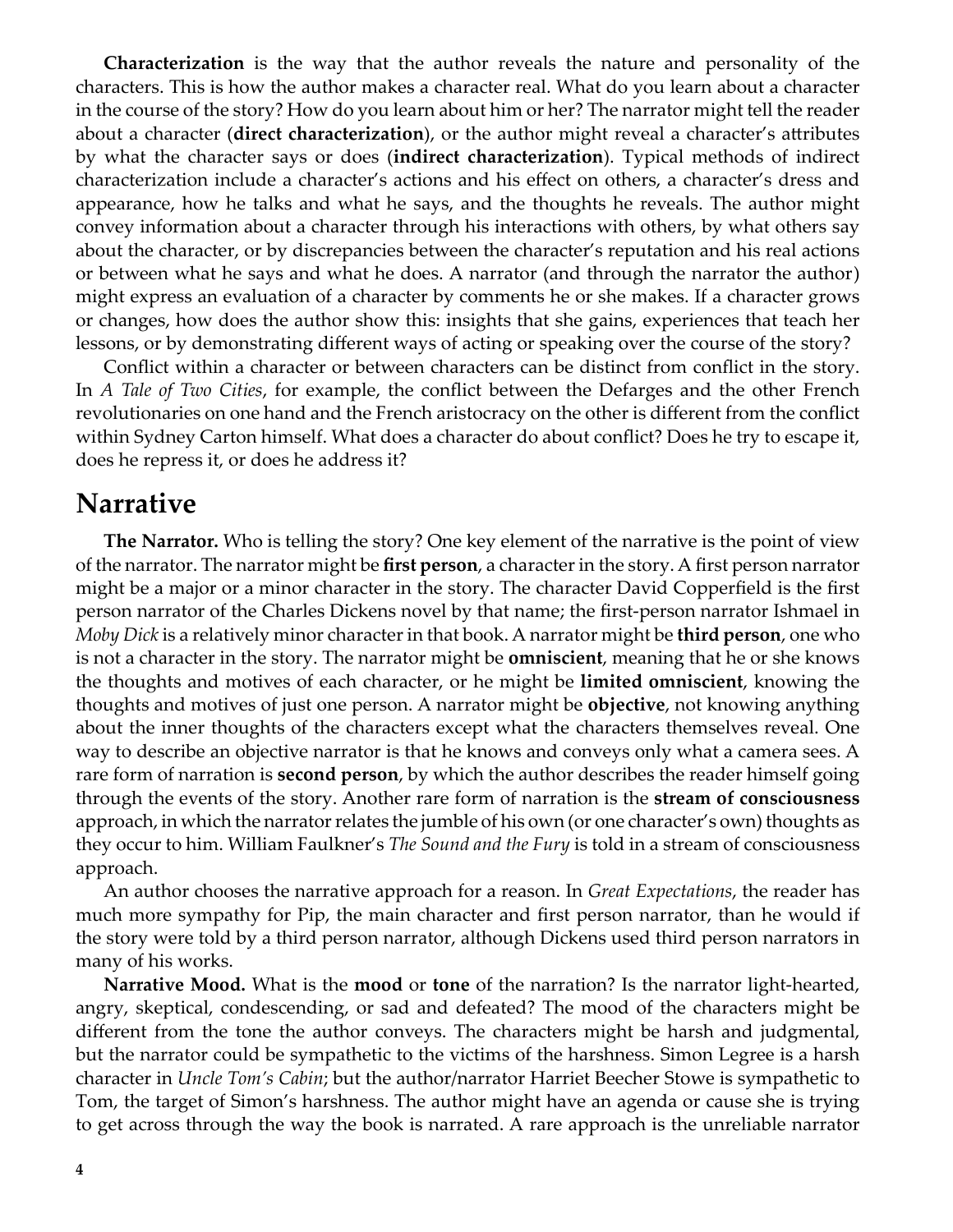who is so prejudiced that the reader cannot trust what the narrator says and has to filter what the narrator says to determine the truth. It is possible for an author to have a tone or agenda that is different from the tone or agenda of the narrator. For instance, the author might want to condemn the lifestyle of the rich and famous. To do so he makes the narrator so fawning toward and accepting of the rich and famous that it turns the reader off. This is a subtle form of sarcasm as a tone.

**Narrative Style.** An author will use a particular **style**, such as formal or colloquial language, or take a logical or emotional approach to the story. Does the author use **dialog**, which is the recording of direct quotes of conversations between characters, to advance the story?

**Literary Techniques.** How does the author use words to tell his story? He has several tools at his disposal.

- **• Imagery** is using descriptive language to convey appearance or other attributes. It is painting pictures with words. Compare "We walked between two large rocks and came to a big field" to "The narrow passage between the towering cliffs opened into a meadow lush with wildflowers."
- **• Simile** is a comparison using like or as. "His encouragement was like a breath of fresh air to me."
- **• Metaphor** is a comparison in which one thing is said to be another. "You are a rock of stability to me."
- **• Symbolism** is the use of one thing to represent another. Literature often uses **archetypical symbols** to convey certain ideas: night often portrays mystery or evil; a mountain can represent an obstacle to overcome; winter and spring can represent death and rebirth.
- **• Allegory** is an extended comparison, in which every or almost every character or event represents something else. *Animal Farm* is an allegory of the Russian Revolution.
- **• Apostrophe** is addressing someone who is not present or something that is not human. "Caesar, thou are revenged" (from *Julius Caesar*, spoken after Caesar was dead).
- **• Synecdoche** (sih-NEK-doh-key) is using a part for the whole. "Ten thousand feet marched down the street to an endless beat of drums" (people marched, not just feet).
- **• Metonymy** (meh-TONN-eh-mi) is substituting one term for another because of the close association between the two. "The White House announced a new economic stimulus package today" (meaning the President or an administration official did so, not the physical structure at 1600 Pennsylvania Avenue in Washington, D.C.).
- **• Hyperbole** is intentional overstatement. "I think of you a million times a day."
- **• Litotes** (LIH-tuh-teez) is intentional understatement. "His donation to the charity was not insignificant" (meaning it was significant).
- **Irony** is a contrast between appearance and reality. Irony can be situational (a man proposing marriage to a woman in a comical setting such as being stuck in a elevator, or characters trying to keep from laughing out loud in a quiet museum), verbal (one character doing something foolish and another character saying the opposite, such as, "That was an intelligent thing to do!"), or dramatic (the reader knows more than the character does, so the reader knows that it is ironic that the character is doing this because it is fruitless or dangerous).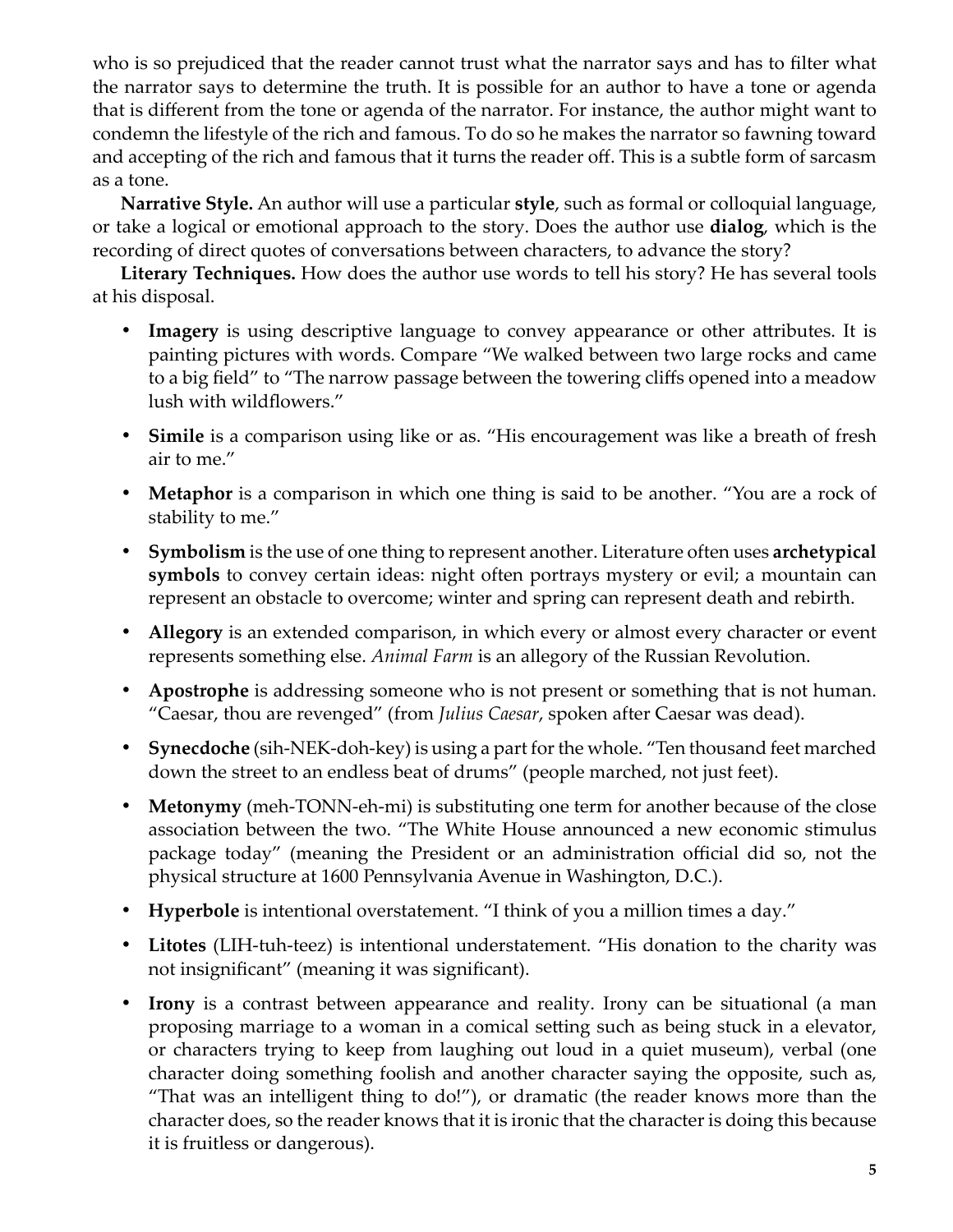- **•• Oxymoron** (ox-ee-MORE-on) is a contradiction in terms. "The silence was deafening."
- **• Paradox** is a phrase or statement that appears to be contradictory but in fact might convey a deep truth. "I know that I know nothing at all."
- **• Antithesis** is putting together two opposite ideas to achieve the effect of a contrast. "It was the best of times, it was the worst of times."
- **• Personification** is the giving of human traits to non-human things. "The trees waited eagerly for the rising of the sun."
- **• Alliteration** is the repetition of the same initial verbal sound. "Billy bounced a ball by the backyard barbecue." To be more specific: assonance is the repetition of the same vowel sound; consonance is the repetition of the same consonant sound. Alliteration gives rhythm to a statement or phrase that can increase its emotional impact. "And the raven, never flitting, still is sitting, still is sitting/On the pallid bust of Pallas just above my chamber door."

**Topic and Theme**. A book will usually have a topic and a theme. These are two different attributes even though they sound similar. A **topic** is a brief description of the book, such as, "The American Revolution," "How cattle drives worked," or "Life in an early twentieth-century Appalachian community." A **theme** can usually be stated in one sentence and often expresses a universal idea that the story conveys. The theme of *The Giver*, for example, is the discovery and pursuit of truth.

How does the author deal with the conflict and the theme? The author might convey his belief that the conflict is a result of the protagonist's outdated or irrational mindset; if the character would be more open-minded, he would not have this conflict. The theme might be the privilege of the wealthy, which the author approaches with sarcasm because he thinks the wealthy ought not to have such privilege.

### **Your Response to the Story**

As you read a work of literature, whether fiction, poetry, or non-fiction, interact with the text. Even more, interact with what the text is saying about life, or history, or whatever the topic is, and what the text says to you and about you. Are the plot and characters realistic and plausible? If they are unreal, does the author intend for them to be unreal and does this approach work? How are the characters products of their time and place and social setting and how do they transcend their setting? What is especially meaningful to you in terms of particular scenes, characters, dialog, or overall impact? How does the story make you feel, which is different from what you think about it? How does it make a difference for you?

Literary analysis is helpful when it clarifies how the author constructed the work. You can more deeply appreciate what he or she did and how the work conveys the intended message and mood. However, literary analysis can sometimes be emphasized to the point of making it seem more important than the work itself; and an analyst can come up with ideas about a work that the author never had in mind. Much of literary analysis is and should be subconscious on the part of the reader, the way we enjoy a good meal without over-analyzing all of the individual ingredients (although you should compliment the cook, and, if you are interested, ask how he or she prepared it). As you give thought to literary analysis, you can better appreciate the mental feast offered to you by what you read.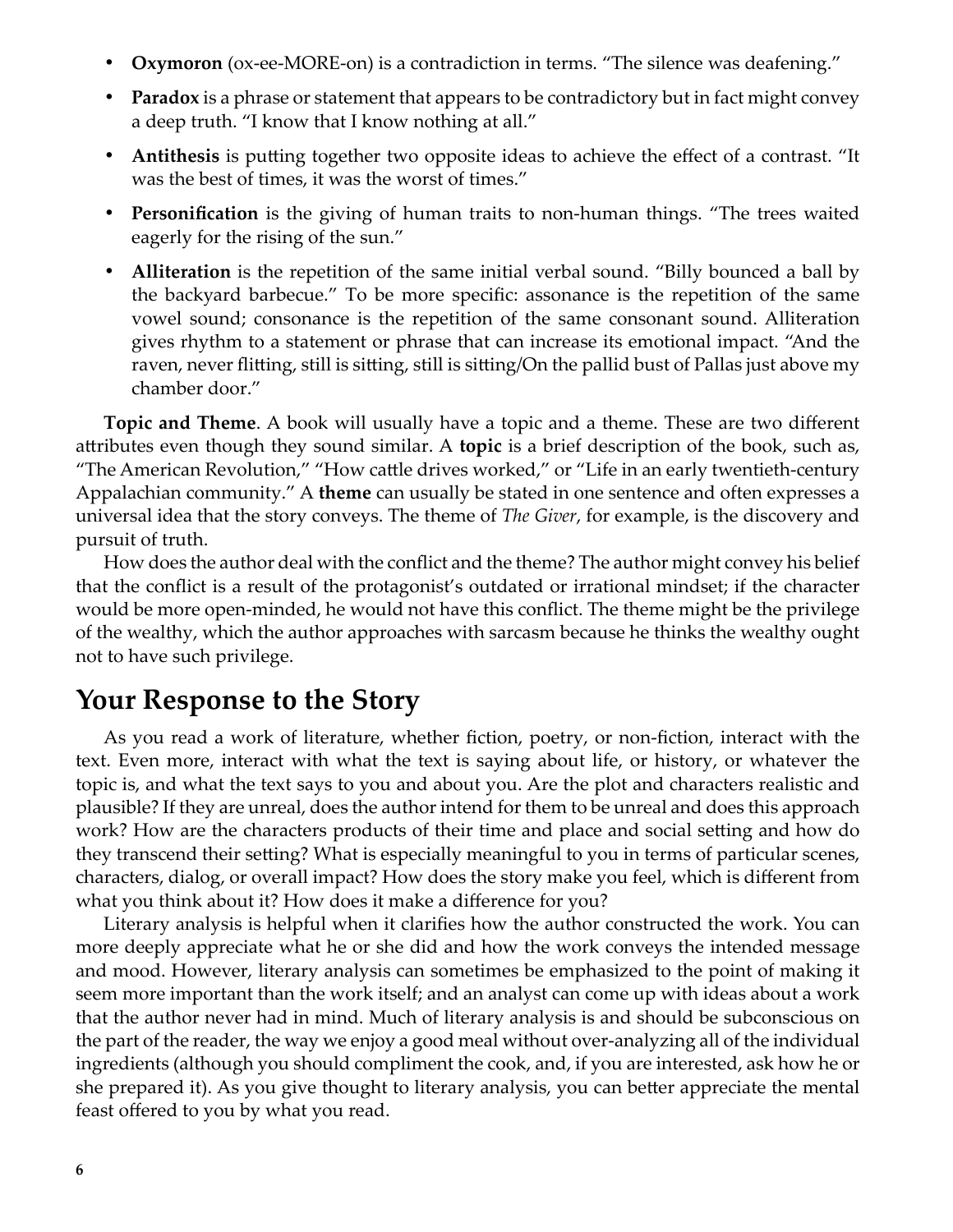# **What Do You Think About What He Thinks? A Primer for Analysis of Non-Fiction**

A non-fiction article, essay, or book has a different approach from a work of fiction. It will likely make an argument, teach, or convey information. Of course, a work of fiction might also be an attempt to make an argument, teach, or convey information; but non-fiction presents the information and the author's perspective in a straightforward manner. The non-fiction piece might be in the form of a story; but it is a story from real life, as in a biography.

Part of education is considering perspectives other than your own and developing your response to them. In a persuasive work, a writer has something to say that he hopes others will at least consider and perhaps agree with. Even the author of a biography writes for a purpose, not only to inform but perhaps also to convince readers about something regarding his subject: that he was instrumental in a war, or influential in Congress, or had some other significant impact.

By reading a work of non-fiction, you might be confirmed in what you believe about something or you might be convinced that you need to change your opinion. You might obtain more information that helps you have a more realistic perspective on an issue. You shouldn't fear this process. You don't want to cast aside basic truth and fall for every new idea you hear, but part of growing and maturing is gaining a more complete understanding of truth. No one has a grasp of all truth or the perfect application of that truth in every situation. Everyone can grow in some areas of life, whether that means learning more truth or learning the application of the truth you know to more situations. This process is part of growing in what the Bible calls discernment (see Hebrews 5:13-14).

A text can be any written material. We analyze every text that we read, whether it is an encyclopedia article, a book of political commentary, or an advertisement, even if only briefly and subconsciously. As with the analysis of fiction, we don't want to lose the joy of reading by over-analyzing, but it is good to do serious and conscious analysis for several reasons. Analysis will help you understand the meaning and purpose of a text; you might even discern a meaning beneath the surface. It can help you connect the text with its background, such as the time in which it was written or something about the author. You can profitably compare the text with other texts to see which are more consistent and believable. Analyzing a text can help you prove a thesis. A summary of a text is a report of its content, but an analysis of a text is an evaluation of its meaning and significance.

In analyzing a work of non-fiction, you want to ask questions of the text. You probably won't answer every question below about every text, but here are things to consider when analyzing non-fiction:

- What is the author's point or purpose?
- What is the argument he is making?
- What is the motivation for the piece? What problem does it address?
- What evidence or logic does he use to support his thesis?
- What is the context from which the author writes (time, place, point of view, background and experience)?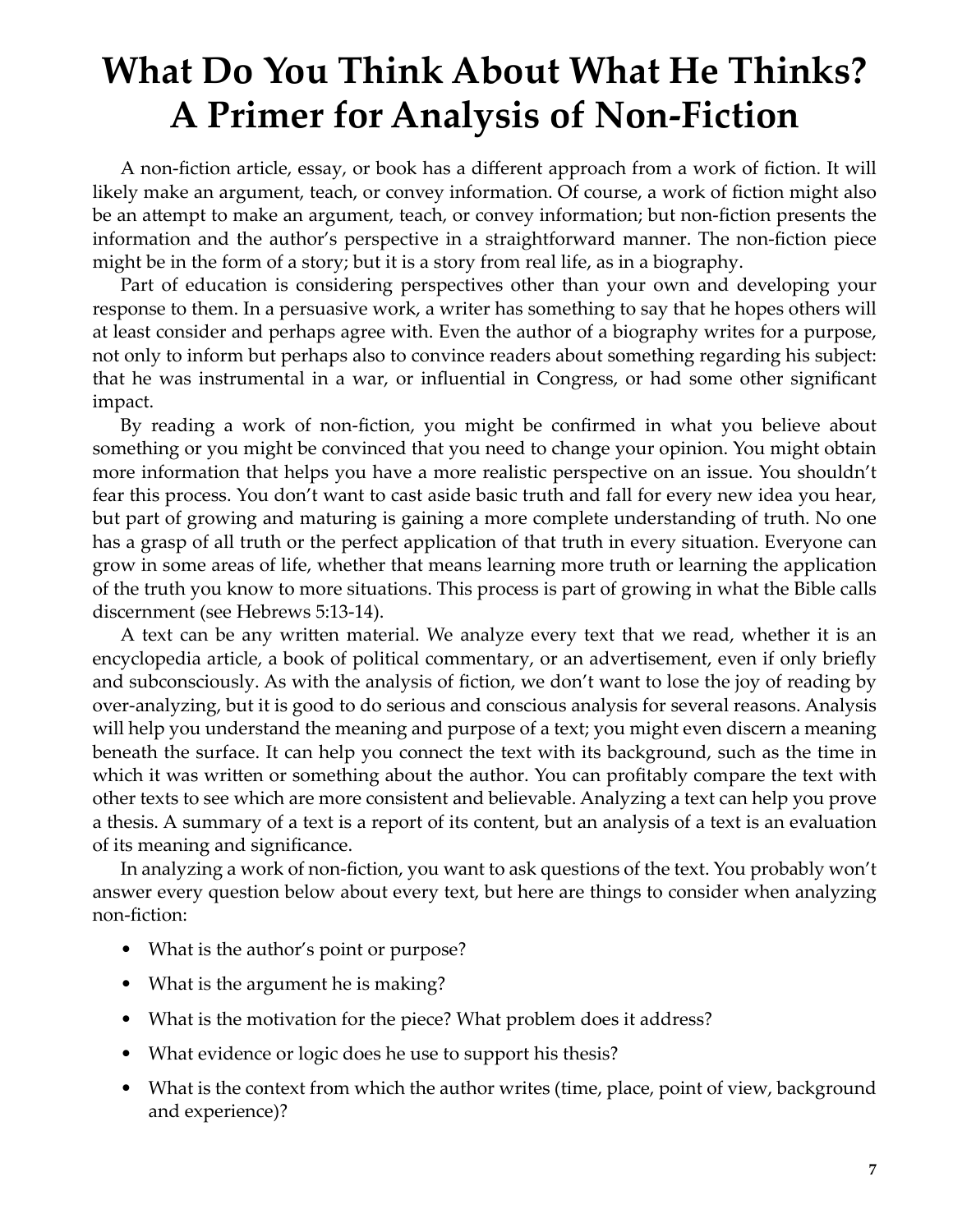- What assumptions does the author bring to writing this piece?
- What words or ideas are repeated? These will often be clues to the author's point.
- What word choices seem significant? Does the author use any figures of speech to make his argument more persuasive?
- What is the structure of the text? How does the author build his argument through the work? How does the structure help make the author's point?
- What are the key passages in the work, and why are they important?
- What is surprising, odd, or troubling in the text? (These parts are likely challenging your current understanding.)
- What contradictions and inconsistencies do you find in the text?
- What assumptions do *you* bring to the text?
- Is the text convincing to you? Why or why not? (It is entirely likely that you will agree with some things and disagree with others.)
- What questions do you have after reading it? What further study do you need to do?

When you write an analysis of a non-fiction work, gather your information, impressions, and answers to these questions, then write a coherent essay that responds to the piece. Depending on the length of your essay, you will probably want to summarize the author's purpose and argument, emphasize the central points as you see them, note where you think the author is correct and where he is mistaken, and where he is effective and where he could have expressed his ideas differently. Keep in mind the nature of your assignment, what the teacher expects from you, and what the reader of your analysis needs to understand about the work you are analyzing and about your response to it.

The author whose work you have read wants you to think. Show that you have thought. Expressing your thoughts on paper indicates how well you understand what he has said and, more importantly, how well you understand your own thoughts about the subject.

### **Analysis of Poetry**

You cannot read poetry the way you read a novel, a newspaper, a textbook, or other nonfiction writing. Poetry aims for the heart, for an emotional response, as well as for the mind. Poetry is concentrated language, so how the poem expresses thoughts is extremely important. Don't be afraid to read a poem aloud and slowly. You will probably have to read it more than once to grasp its message fully.

As you read a poem, ask these questions:

- Who is speaking? Is the poem first-person, or is it a third-person speaker?
- What is the occasion?
- Is it a monologue of one person speaking to another? Is it an elegy or a remembrance honoring the dead? Is it a lyric or an ode that meditates on a particular subject? Is it a narrative poem that tells a story?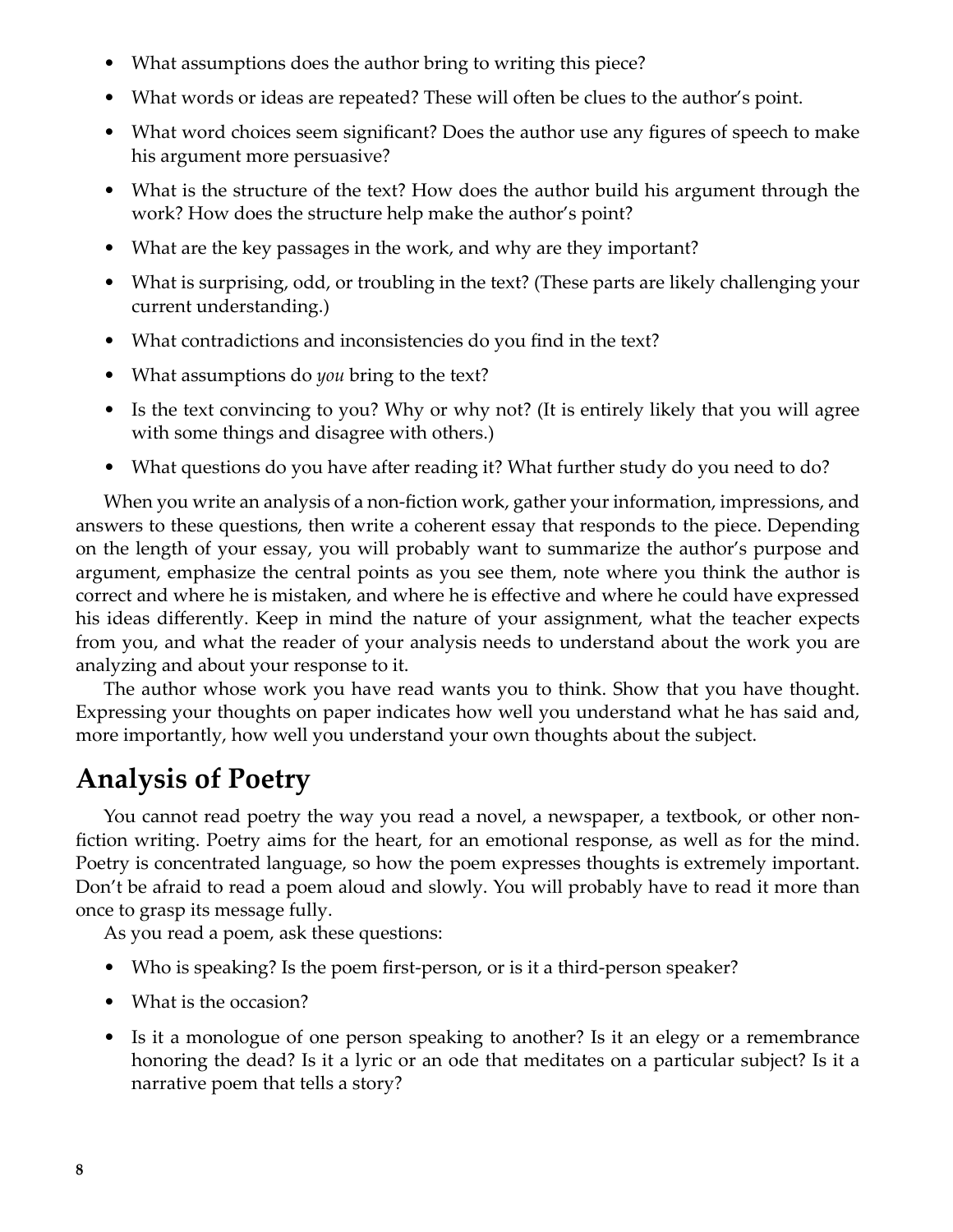- What is the tone, the mood, the atmosphere that the poem expresses? Does it suggest floating through the air? Is it a dirge or lament? Does it have a military beat? Does it express longing or joyful praise?
- Is the language of the poem stately, colloquial, humorous, or mysterious, or can you characterize it in another way?
- What literary techniques does the poet use (see the list in the analysis of fiction)?
- Are there important thoughts that are unexpressed in the poem, such as any background information that it assumes?
- Is it effective in generating the desired emotion, attitude, or memory in you?

Poetry traditionally utilizes the rhythm of words, called meter. The determination of meter is called scansion or scanning the lines. Traditional poetry also uses rhyme to produce a particular emotion. Rhyming can occur at the end of lines (end rhyme) or within lines (internal rhyme). Approximate rhyme uses words that sound similar but do not rhyme exactly. Blank verse has a defined rhythm but does not rhyme. Free verse does not use consistent rhyme or meter. At this point, simply take note of how the poem's use of words, rhyme, and rhythm affect you.

When you are called upon to analyze a poem, use your responses to these questions to write an essay that addresses the main points of the poem. Analysis tends to focus on the mind, but remember to include your heart-response to the poem as well.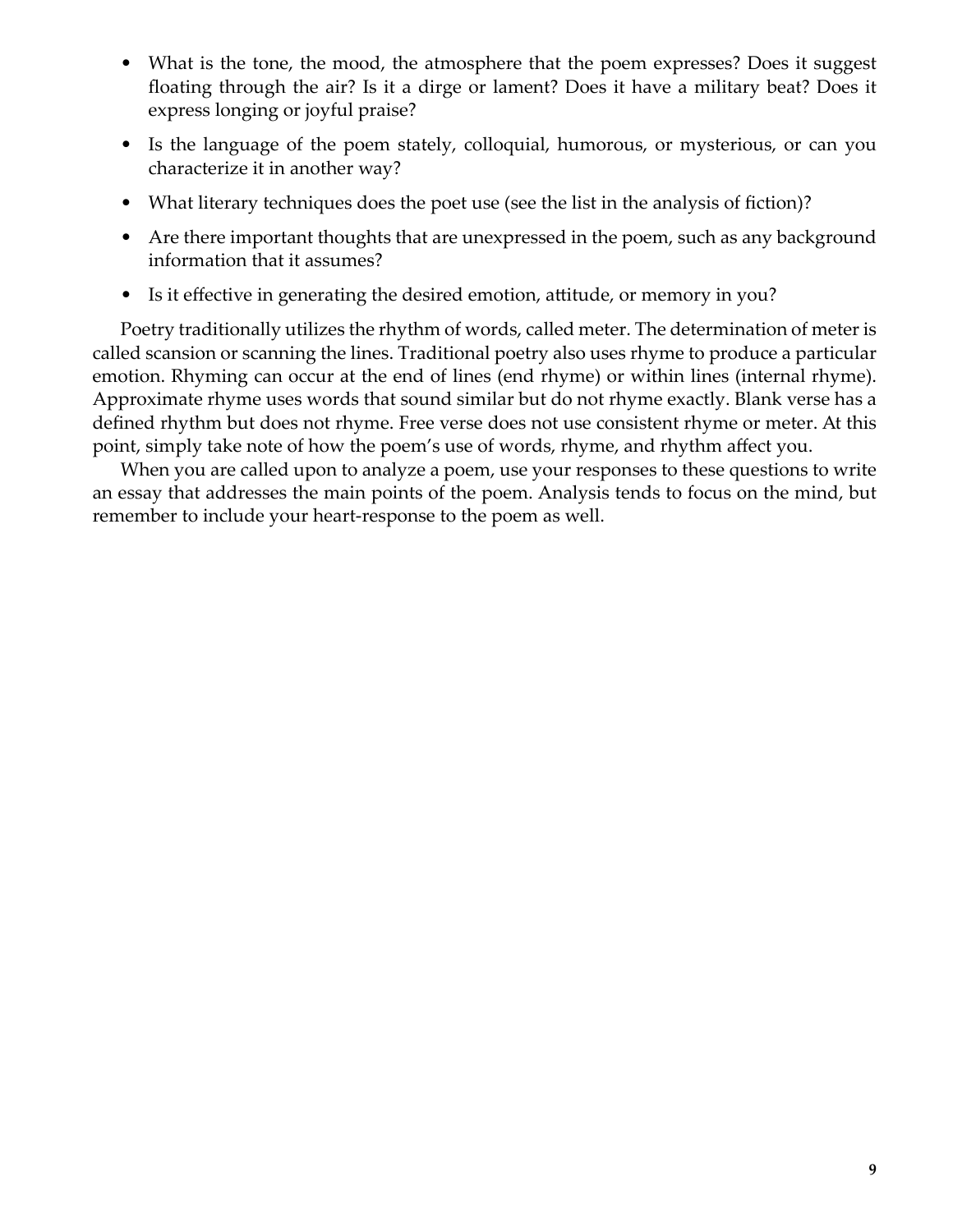### *The Scarlet Letter* **Nathaniel Hawthorne**

What happens when sin enters a community that has been founded on God? We know that sin will enter a community, even one based on faith, because a community is made up of humans and humans sin. The community might be a town, or it might be a church or a family.

The result of sin is always widespread and devastating. Even though people try to hide their motives and actions, the truth will come to light. *The Scarlet Letter* tells the story of adultery and other sins in colonial Boston. The novel focuses on the relationships of four main characters and the effect that sin has on them. This emphasis on individuals is significant because sin always enters a community through the actions of individuals and it always affects individuals. But even in such a setting, the possibility of redemption is always present because God can bring good out of what is bad.

**Plot.** The story of *The Scarlet Letter* is told by an omniscient third person narrator in a chronological narrative. The introductory essay about the custom house gives the story an air of authenticity but also creates a sense of sadness. The mood or tone throughout the book is dark and mysterious because of the great secret hanging over the community: Who is the father of Hester's child? Other questions add to the somber tone: What will happen between Hester and Arthur? What will happen between Arthur and Roger? The judgmental way in which the community deals with the sin of adultery increases the heaviness of the narrative.

The plot hangs on the three scaffold scenes. The first, when Hester and Pearl appear before the community, is the narrative hook that grabs our attention. Roger Chillingworth coming to live with the minister is the inciting incident that increases the conflict in the book. The second scaffold scene occurs at night, when Arthur, Hester, and Pearl assemble on it together. This is the climax of the book, conveying the greatest tension because what should have taken place in the daylight before the entire community only happens at night with no one else there. The final scaffold scene is the resolution, when Arthur confesses his adultery and dies.

The many lines of conflict are an important reason why the book grips us as it does. Arthur and Hester love each other, but they cannot or will not admit it publicly. The common perception of Arthur and the reality about him are in conflict. The supposedly righteous community is filled with hypocrisy and judgmental attitudes. Roger is in conflict with Hester and with Arthur. The conflict within the minister himself is agonizing. We perceive conflict between the way people should act and the way they actually act, a conflict that characterizes much of human life.

The topic is a woman and her illegitimate child in a colonial village. The theme is the response to sin.

**Characters and Characterization.** Hawthorne's portrayal of the characters in the novel is one of its most effective elements. Hester is the protagonist, while Roger is the antagonist. Arthur is caught in the middle because of his sin and his refusal to confess it. The characters are round, well-developed, and believable. They are somewhat static in that they do not change much during the story, except that Arthur does eventually confess his sin. We come to know the characters by what they do and say, but also by what the narrator says about them.

The names of the main characters reflect their identity. Hester Prynne is the central figure. The name Hester is a form of Esther, from the Persian word for star. Prynne rhymes with sin. The narrator notes that Hester had a wild streak when she was younger. She had done wrong earlier in life by marrying another character, Roger Chillingworth, without loving him; and she hurt him again by her immorality with Arthur. Everyone who sins has positive traits, and vice versa. Hester has positive traits. She bore Arthur Dimmesdale's shame as well as his child, for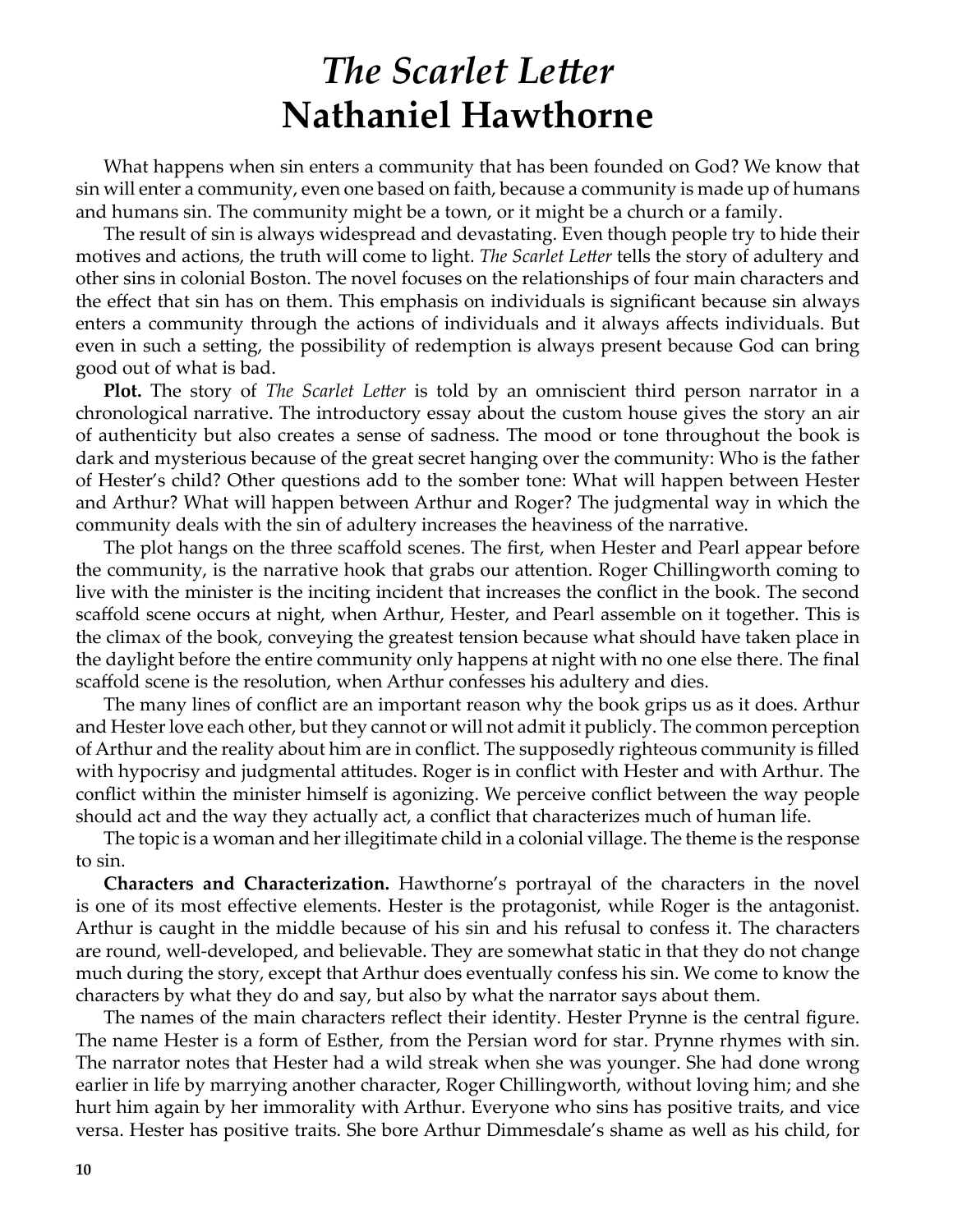the child and the shame were hers also. Hester loved her daughter Pearl and saw her as a gift from God. In a sense, Hester is an anti-hero. She is not someone who is larger than life who can do no wrong. She has done great wrong, but she moves beyond her sin to help others.

Arthur Dimmesdale offers dim light as a minister because he is a weak person. His light dims progressively as the story develops. Dimmesdale is a hypocrite plagued by his conscience. He hides his guilt, and instead of openly confessing his wrong he flogs himself and carves an A on his chest as self-inflicted punishment. He loves Hester and Pearl, but he is not willing to be open about himself. His health fails as the story progresses and his guilt eats away his life.

Roger Chillingworth has a chilling effect on the other people in the story. He is cold, calculating, and revengeful toward Dimmesdale, wearing down the minister through his intimidation of the guilt-ridden man. In the novel Chillingworth is called a leech, which is a reference to the common medical practice at the time of bleeding a patient, often by using a leech. Chillingworth feeds on his hatred for others, and he dies when he has no one left to feed on. On the other hand, although Chillingworth demonstrates great evil, apparently he loves Hester; and he leaves a considerable estate to Pearl.

The child Pearl is Hester's pearl of great price, "purchased with all she had,*—*her mother's only treasure" (Chapter 6). She is seen by some as a child of the devil; but in reality she has a positive, childlike sincerity. This is shown by her asking Dimmesdale to stand with them in the daylight. Pearl provokes adults, but only because she challenges the social games that they play.

The book has a few minor characters who are named. Reverend Wilson and Governor Bellingham exemplify the outwardly proper community. Mistress Hibbins is the personification of the influence of evil. The women of the town described in the opening scaffold scene are harsh in their judgment of Hester, except for one young mother who speaks tenderly about Hester. The governor and townspeople in general are hypocritical in that they condemn Hester for her sin but greatly desire her needlework*—*or is their willingness to buy her work a mark of compassion for her?

**Irony and Imagery.** Hawthorne uses significant irony in the novel. The townspeople hold Dimmesdale in high regard, but in reality he is an adulterer. People think it is good that Roger and Arthur live in the same house, but in reality this gives Roger an even greater opportunity to be a leech upon Arthur. Dimmesdale is most honest under the cover of the forest and at night, but not in the full view of the people in daylight. The wearing of the scarlet letter is supposed to be a mark of shame for Hester and it is, but in reality she responds to her sin and shame by becoming stronger.

*The Scarlet Letter* uses several metaphors in telling the story. It is important not to go looking for metaphors and symbols everywhere in a novel, but they can help the reader think more deeply about the narrative and perhaps see deeper meaning in what we experience in our own lives. Hawthorne provides the meaning of some metaphors, while we must try to discern others. In the opening chapter, the rose-bush by the prison door, the author tells us, serves to "symbolize some sweet moral blossom" that we might find in this "tale of human frailty and sorrow." Also in that opening scene, when Hester is holding Pearl on the scaffold and the leaders of the community are speaking to her from the balcony above, the baby "held up its little arms" toward her unacknowledged father "with a half-pleased, half plaintive murmur." Thus the baby identifies her father, even if he is not willing to confess his paternity himself. Pearl herself is a metaphor. She is described as "the scarlet letter in another form . . . endowed with life" (Chapter 7), the living badge of Hester's adultery.

Hester's home is outside of town and near the forest. This location represents the separate and dual life that she either chose or was forced to lead. Light and dark are important themes in the book. The daylight scene on the scaffold with Hester and Pearl, when not all of the truth is revealed, stands in contrast to the nighttime scene that includes Arthur on the scaffold in more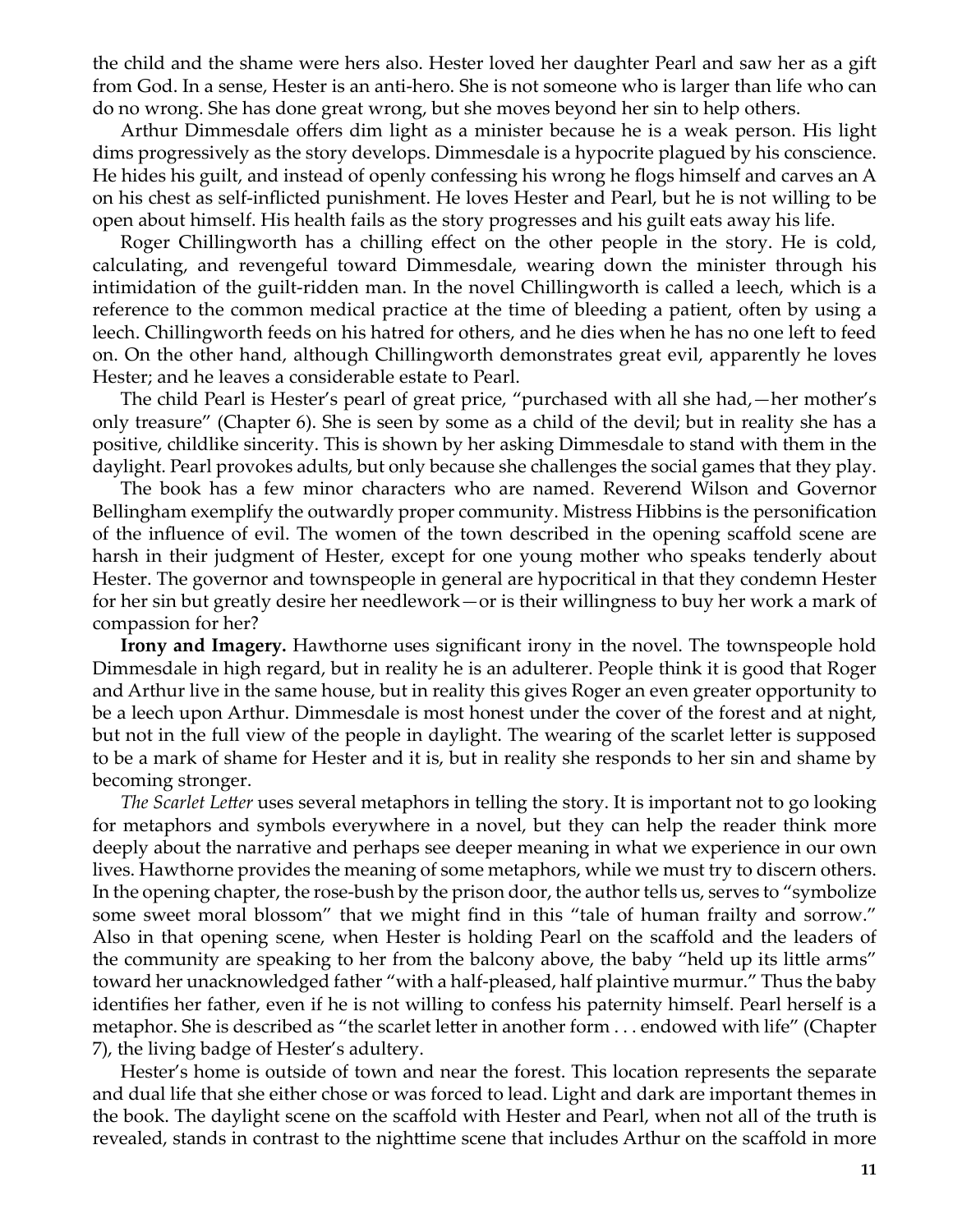complete truth.

The central metaphor is the scarlet letter A itself. The most obvious and direct meaning of the letter is as a badge for Hester's adultery, but it has additional meanings also. In Chapter 13, the narrator notes that some people said it stood for Able, "so strong was Hester Prynne, with a woman's strength." Perhaps it was an advertisement (conscious or unconscious) for her needlework skills that townspeople later utilized. Perhaps the A that Hester wore could also be interpreted as standing for Arthur, a love for whom Hester harbored, or as a silent defiance of the community. The A that appears in the sky in Chapter 12 is seen by some as meaning Angel, for Governor Winthrop.

The narrator says that the letter, as a constantly visible reminder of her sin, takes her "out of the ordinary relations with humanity, and enclosing her in a sphere by herself" (Chapter 2). But how are we to take the elaborate needlework that Hester used to make the A?

**Historical Significance.** *The Scarlet Letter*, published in 1850, was an immediate success. The book helped to establish American literature, which had long dwelt in the shadow of its British counterpart. The novel is generally considered to be the first great American novel, and some still believe it to be the greatest American novel. One distinctive feature of the story is the strong female character portrayed in Hester. Such a figure was unusual in this period of American literature. The novel reflected Hawthorne's*—*and America's*—*ambivalence about our Puritan background: thankful that the Puritan settlement was based on faith, but troubled by its harshness. The book can encourage us to be true to the way of Christ, both in our own lives as we see the effect of sin, and in how we relate to others who fail to follow the way of Christ and who need redemption just as we do.

#### **Assignment**

Define: narrator, tone, protagonist, climax, resolution

# *A Narrative of the Life of David Crockett* **Davy Crockett**

Picture a strong, energetic, adventurous young man in a T-shirt and jeans. He is good-hearted and helpful, and he doesn't stand for any foolishness from anyone. He works hard and likes driving his pickup truck. He is friendly and always has a story to tell. People in the South often call such a man a good old boy. Many of those who know him like him and look up to him as their ideal of what a man should be. Stories circulate about his performing humorous, kindly, and even amazing deeds.

Now imagine this man being elected to Congress, wearing his T-shirt and jeans to the Capitol, writing his life story, and thinking of himself as a presidential candidate.

Such a person would be a modern-day version of Davy Crockett and the image that people had of him in the 1820s and 1830s. The Crockett legend began to develop in his own lifetime, encouraged by Crockett himself as well as others. *A Narrative of the Life of David Crockett* played an integral part in Crockett's reputation.

**Historical and Political Context.** Today we do not have many geographic frontiers in the United States. Our modern pioneers pursue new realms in such fields as science, communication,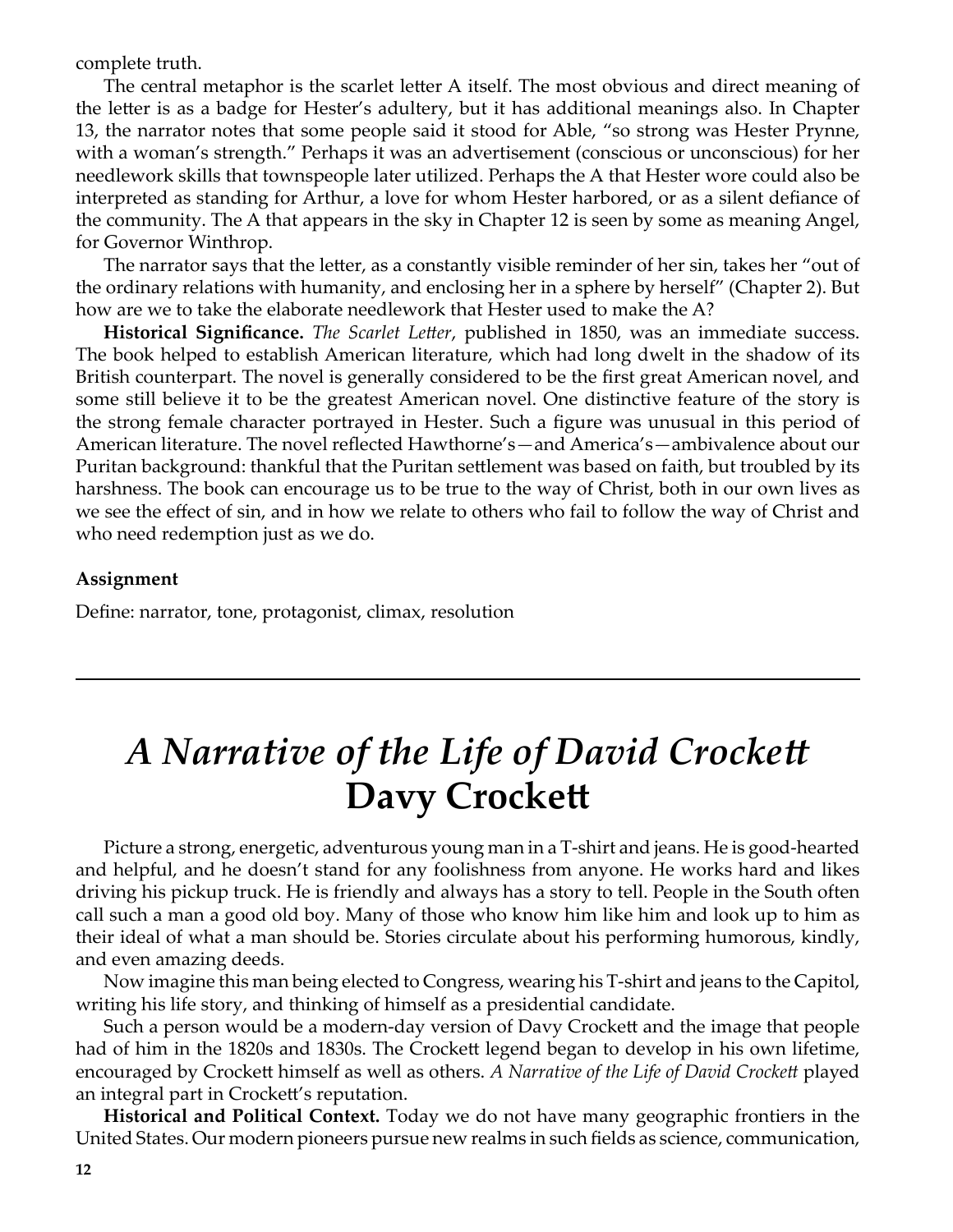and computers. In the early days of the country, however, the frontiers were real and huge; the adventurous heroes who explored the vast wilderness were held up as the embodiment of the American spirit. James Fenimore Cooper's Natty Bumppo character (who appeared in books published in Crockett's era and later) carried this aura and fueled the image of the noble frontiersman. David Crockett was a real-life frontiersman.

Crockett was born in eastern Tennessee in 1786, a year before the Constitution was written and ten years before Tennessee became a state. As an adult, he and his family moved several times within Tennessee, but always toward the west. Crockett served in the state militia (under Andrew Jackson at times) and was a local official before being elected to the state legislature in 1821 and re-elected in 1823. He was known to attend meetings of the legislature in his frontier buckskin clothes. Crockett was defeated in 1825, moved further west in Tennessee, and was elected to Congress from that area in 1827 and 1829.

His political persona was that of an honest and able frontiersman. When Andrew Jackson was elected President in 1828, Crockett was a Jackson man. This was the time when eastern politicians were aghast at the backwoods ruffians who invaded Washington during Jackson's time in office. However, Crockett later split with the President over such issues as land reform and Indian removal. Crockett was defeated in 1831, but he won back his House seat in 1833.

Crockett became a national figure, even though his career in the U.S. House is not considered especially notable. In 1831, James Kirke Paulding wrote the play, *The Lion of the West*. The main character, Nimrod Wildfire, was modeled after Crockett. The play premiered in New York City, and Crockett attended a performance in Washington. Crockett was also the subject of several books and articles that appeared during this period. Some of these portrayed Crockett in largerthan-life, Paul Bunyan-like terms.

**The Book.** In this context *A Narrative of the Life of David Crockett* was published in 1834. Crockett claimed authorship; but he was greatly assisted by Thomas Chilton, a Congressman from Kentucky. Crockett said that he was forced to write the book to counter the erroneous and outlandish claims of others. However, Crockett knew what he was doing. He was grooming his image as a man of the people, as opposed to that other Tennessean, Andrew Jackson, whom Crockett portrayed as a tool of wealthy interests.

 Crockett's political biography is a window on the early years of the Crockett phenomenon. It is important not because of its literary merit but because it is an example of the influence a book can have. Crockett portrays himself as independent, resourceful, trustworthy, and goodhearted. He lived a simple life, filled with everyday things and understandable motivations. He might have worn plain clothes; but to Crockett, a person's character, not his clothes, was most important. The rough clothes of the everyday man were not merely acceptable; they were even preferable to the deceptive finery of the wealthy.

In the book Crockett takes several jabs at Andrew Jackson, including the description in Chapter VI of a mutiny against Jackson by some of his troops in late 1813. Crockett claims to have taken part in it, although historian Paul Andrew Hutton says that Crockett was already heading home when the revolt occurred. Crockett might have stretched the truth at this point, but anything that emphasized Crockett's differences with Jackson Crockett deemed appropriate to his purpose. Notice the two times in the book when Crockett defiantly states that he does not have a collar around his neck which says, "My dog. Andrew Jackson." Crockett also drops broad hints about the possibility of occupying the presidential chair himself, if the people of the country so desired it.

In and of itself, the book is fun and entertaining, although some descriptions of hunting and of Indian attacks are somewhat bloody. As one piece of a larger mosaic, the book reveals how the frontier hero ideal captured the American imagination in the era before the Civil War. The Whig Party promoted (perhaps we should say invented) the log cabin image for William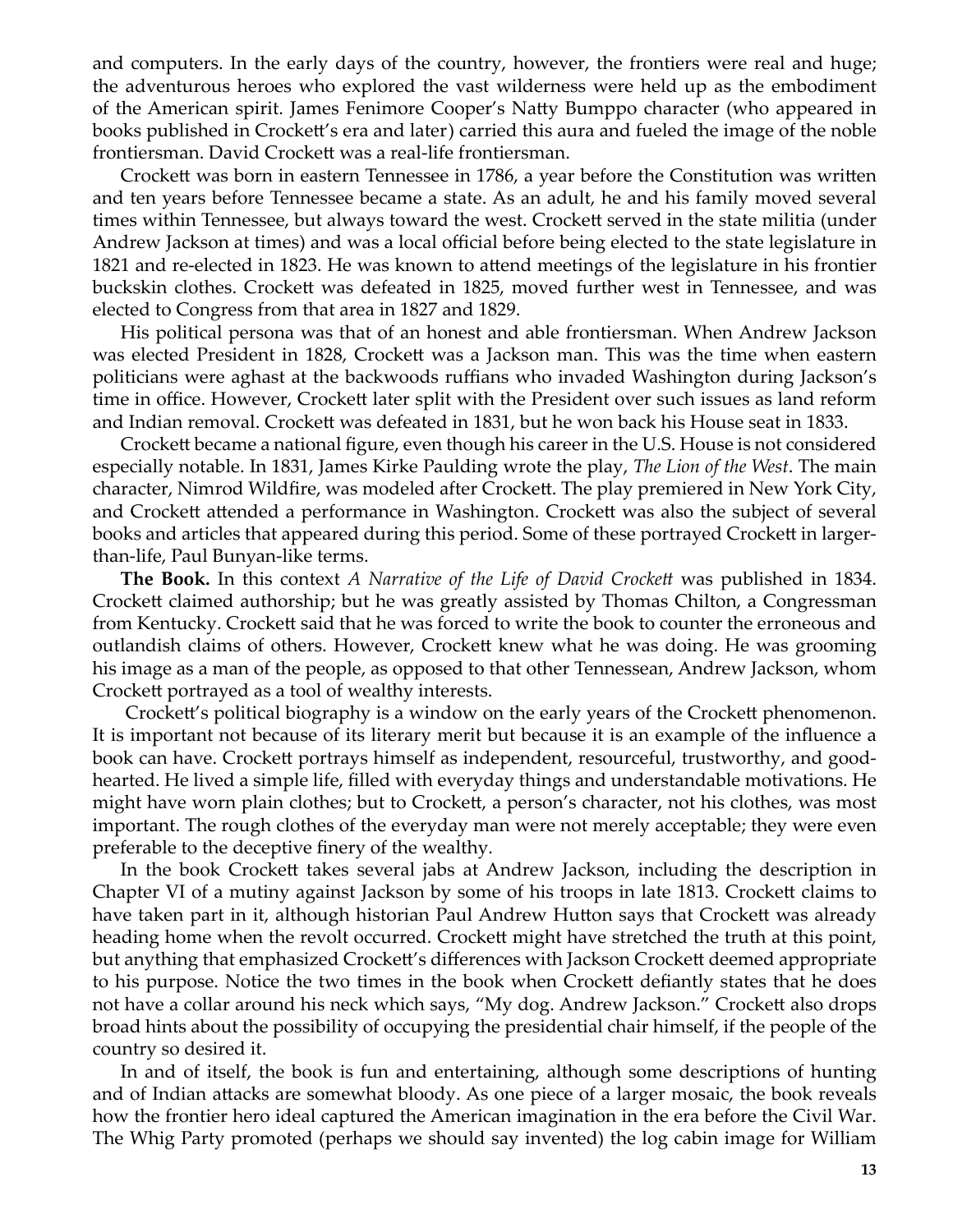Henry Harrison in the 1840 election. But the appeal of the frontier is not just legend. In the late nineteenth century, historian Frederick Jackson Turner developed the frontier thesis of American growth and expansion, an idea which we will discuss later in the curriculum.

**After Publication.** Members of the Whig Party seriously considered Crockett as a presidential candidate for the 1836 election. However, he was defeated in his bid for re-election to Congress in 1835 and as a result lost his national standing for the 1836 contest. This was the time when thousands of Americans, including many from Tennessee, were moving to Texas to seek their fortunes. Crockett joined the exodus, hoping that the new land would rekindle his political career. He joined Colonel William Travis at the Alamo in February of 1836. Later that month, Mexican general Santa Anna began a siege of the Alamo; and on March 6, 1836, Mexican forces overwhelmed the Texians defending the tiny mission. Crockett was one of the fatalities.

With this heroic end to his life, the Crockett myth grew even larger. Crockett Almanacs, which had begun publication in 1835, offered fictional stories of Crockett unfreezing the sun, riding an alligator up Niagara Falls, and accomplishing other amazing deeds. Conveniently, Crockett himself was not around to refute them. The almanacs were published until 1856.

The Crockett legend continued to be a subject for entertainment from time to time. In 1872, Frank Mayo wrote and starred in the play, *Davy Crockett: Or, Be Sure You're Right, Then Go Ahead*  (one of Crockett's famous sayings). The play was performed around the country for 24 years until Mayo's death. In the early twentieth century, Crockett was the subject of a silent movie. Honors for the fallen hero went beyond the world of entertainment. Crockett County in West Tennessee, formed in 1871, was named for the frontiersman. The county seat is the town of Alamo.

In the 1950s, the Crockett craze reached its height. Fess Parker portrayed Crockett in a popular Walt Disney television series, and those episodes were made into a movie. The song "The Ballad of Davy Crockett," coonskin caps, Davy Crockett lunch boxes, and other paraphernalia generated millions of dollars in sales. The song begins, "Born on a mountaintop in Tennessee," although Crockett himself said that he was born next to a river, and the replica cabin in David Crockett Birthplace State Park is in a river valley. John Wayne portrayed Crockett in the 1960 movie *The Alamo*, which Wayne also produced and directed.

Crockett's book has been almost continuously in print since its publication, and it is currently available in several editions. Politicians still write books to promote themselves, although now most of those books set forth the author's views on current political issues. The purpose of *A Narrative of the Life of Davy Crockett* was primarily to promote the man himself. That promotion has seen several incarnations through the years, so be warned: if the cycle of history is any indication, the Crockett myth might be due for a reprise any time now. Have your coonskin cap ready.

#### **Sources:**

- *A Narrative of the Life of David Crockett of the State of Tennessee by Himself.* Introduction by Paul Andrew Hutton. Lincoln: University of Nebraska Press, 1987.
- Michael Lofaro, "David 'Davy' Crockett." Tennessee Encyclopedia of History and Culture, at http://tennesseeencyclopedia.net/imagegallery.php?EntryID=C165. Retrieved March 26, 2010.
- Vernon L. Parrington, *Main Currents of American Thought* (1927). Volume 2, Chapter III, "The Frontier in Letters," at http://xroads.virginia.edu/~hyper/parrington/vol2/bk01\_03\_ch03. html. Retrieved March 26, 2010.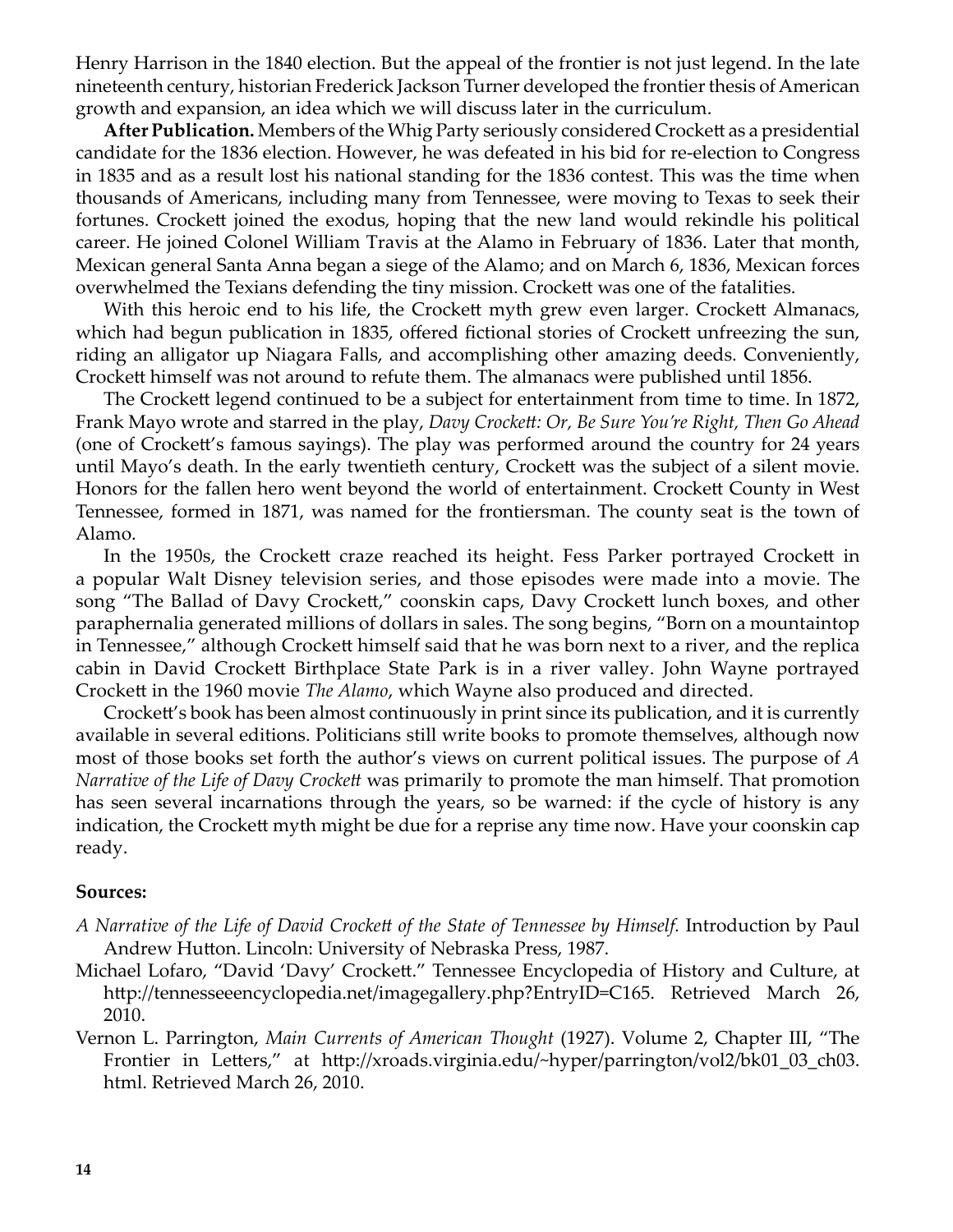#### **Assignment**

Answer these key questions for analyzing non-fiction regarding *A Narrative of the Life of David Crockett*:

What is the structure of the text? What is the author's point or purpose?

### *Narrative of the Life of Frederick Douglass* **Frederick Douglass**

This book helped change my life.

I was in transition from one phase of my life to another. I felt that I had not been treated well by people who had been in authority over me. I had endured this treatment for many years, but I was not sure how to handle the situation and uneasy about making a fresh start. I finally decided to make that fresh start, but I was still finding my way in the new course I had chosen. During that time of transition, I read *Narrative of the Life of Frederick Douglass*.

Here was a man who had been born into slavery and who, even with its misery, had every reason to go along with the slave system as his best chance for survival. But he didn't go along with it. Deep in his soul, at a young age, Douglass said, "I'm not going to take this anymore." There came a time when mere survival as a slave was not a worthy life for him. He set his course toward freedom, and his life and the lives of many others were made better because of his determination. In reading this book I was confirmed in my decision to make a fresh start, and I have received many blessings as a result of that decision.

Frederick Douglass was born in Maryland about 1818, the son of a slave woman and a white man. In 1838 he escaped from slavery and was later able to purchase his freedom. Douglass became a well-known speaker who denounced slavery and all those who practiced it or tolerated it. His critics expressed doubts that a black man who was so eloquent could have ever been a slave. To support his claim, Douglass wrote this story of his life, which was published in 1845. The preface by William Lloyd Garrison and the letter from Wendell Phillips, both wellknown abolitionists, give additional credence to Douglass' story. Douglass later wrote longer accounts of his life, but this is the book that helped Douglass become an influential spokesman for abolition.

**Themes in the Book.** The overriding theme in the book is Douglass' description of the brutal and dehumanizing nature of slave life. He expresses his disgust at "proper" white society and how it dominated the miserable, impoverished lives of slaves. Slaves were largely powerless to control their own lives, while slave owners held complete power over their slaves. Slaves were not allowed to enjoy even the most basic pleasures of life, such as having a stable family and being able to learn to read. Douglass especially emphasizes the physical cruelty that he and other slaves endured at the hands of slave owners. In some of the descriptions of abuse, the book quotes the foul language that whites used. The book is a reminder of the fact that, just as slavery caused people to be treated like animals, the slave system led slave owners and overseers to become animals in their behavior.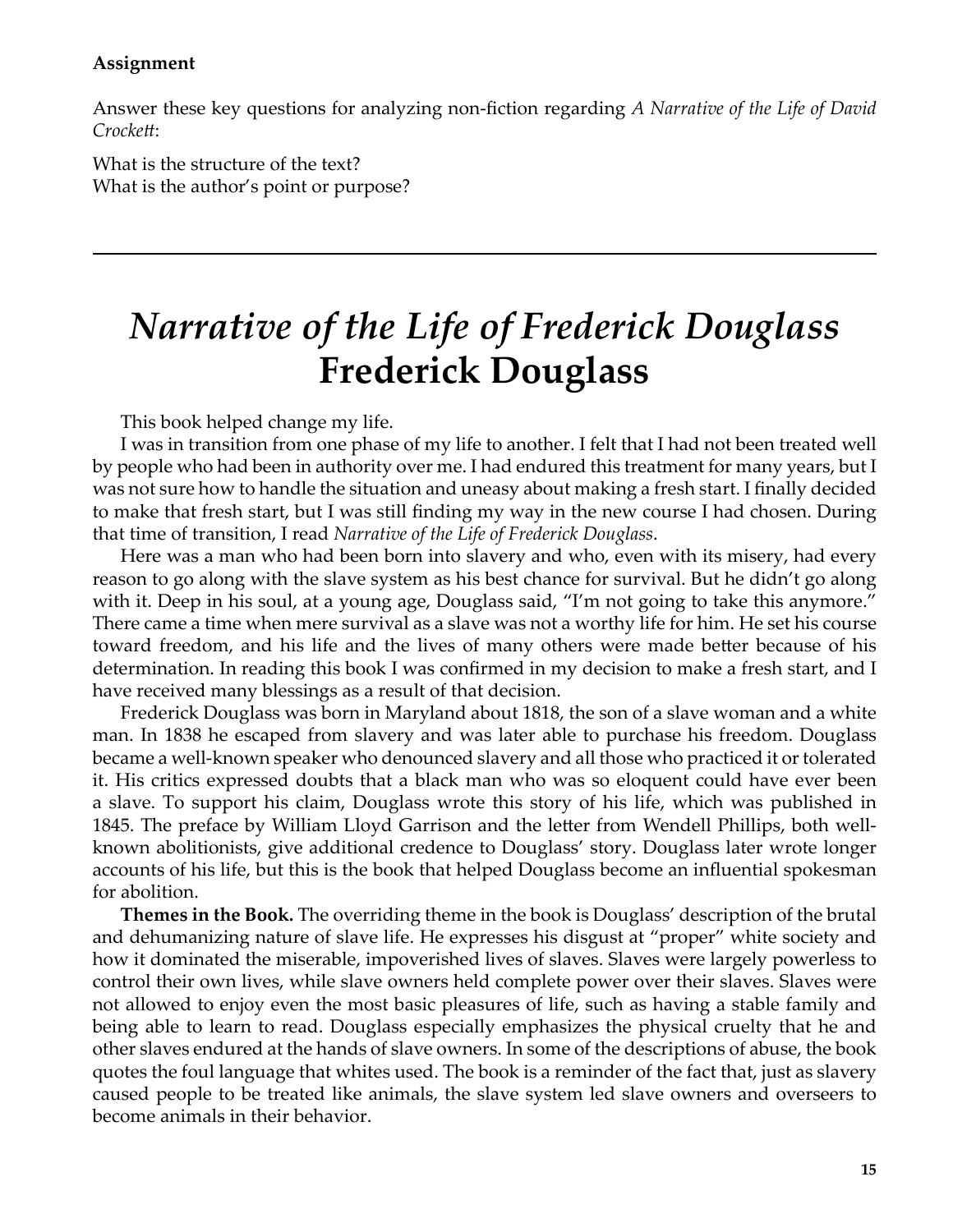Douglass develops several other themes in this brief book. One important theme is the value of education. Because as a child Douglass was denied the education that he so desperately wanted, for him education was a key to escaping slavery. Another theme is the importance of the city for slaves in obtaining freedom. As long as Douglass lived on a rural plantation, freedom was difficult; but when he had new opportunities provided for him in an urban setting, he was able to learn new information and skills and to draw closer to freedom. Still another theme in the book is Douglass' condemnation of the cruelty and hypocrisy of professed Christians who were also slave owners. "Between the Christianity of this land, and the Christianity of Christ, I recognize the widest possible difference" (Appendix).

**Response to the Book.** What is your response to the book? Are you convinced by his narrative? What parts do you find troubling? What questions do you have? What further study do you want to undertake?

Slaves could either accept their lot or fight against it. The same is true for each of us: we can either live as victims or decide to do something to change our situation. Douglass was a person of intelligence, thoughtfulness, and strength of will who responded to his situation by confronting injustice and overcoming it, first in his own life and then through exposing and condemning the slave system as a whole.

Frederick Douglass lived through the bitter irony of slavery in the land of the free. After slavery had finally ended, Douglass lived through the bitter legacy of discrimination and segregation in a land built upon the self-evident truth that all men are created equal. He continued to be a leading spokesman for the rights of blacks until his death in 1895.

*Narrative of the Life of Frederick Douglass* is an important work of American literature for a number of reasons. It describes first-hand the treatment that slaves endured. It helped to establish Douglass as an influential spokesman for abolition. It offers real-life evidence that a person can use his abilities to overcome external limitations. It shows what a person can accomplish when he decides that he is not going to live under an unjust system any longer. As you think about the book, identify as much as you can with Douglass; but also be ready to think about what you can do in your situation to further what is good and to oppose injustice.

### *Uncle Tom's Cabin* **Harriet Beecher Stowe**

What do you think about slavery? Do you believe that the race-based slavery once practiced in the United States was wrong? Does it trouble you that the Bible does not speak strongly against slavery but only regulates its practice? If you believe that states in our country have the right to deal with issues that are not specifically assigned to the Federal government by the Constitution, were states justified in accepting slavery before it was outlawed by the Thirteenth Amendment? Can you imagine owning another human being as a piece of property?

Whatever you think about slavery, step back into the mid-1800s when slavery was practiced in the United States and the subject was hotly debated throughout the country. Were slave states (and non-slave states and other countries that benefited from their labor) truly dependent on the peculiar institution for their economic well-being? Should slavery have been allowed in the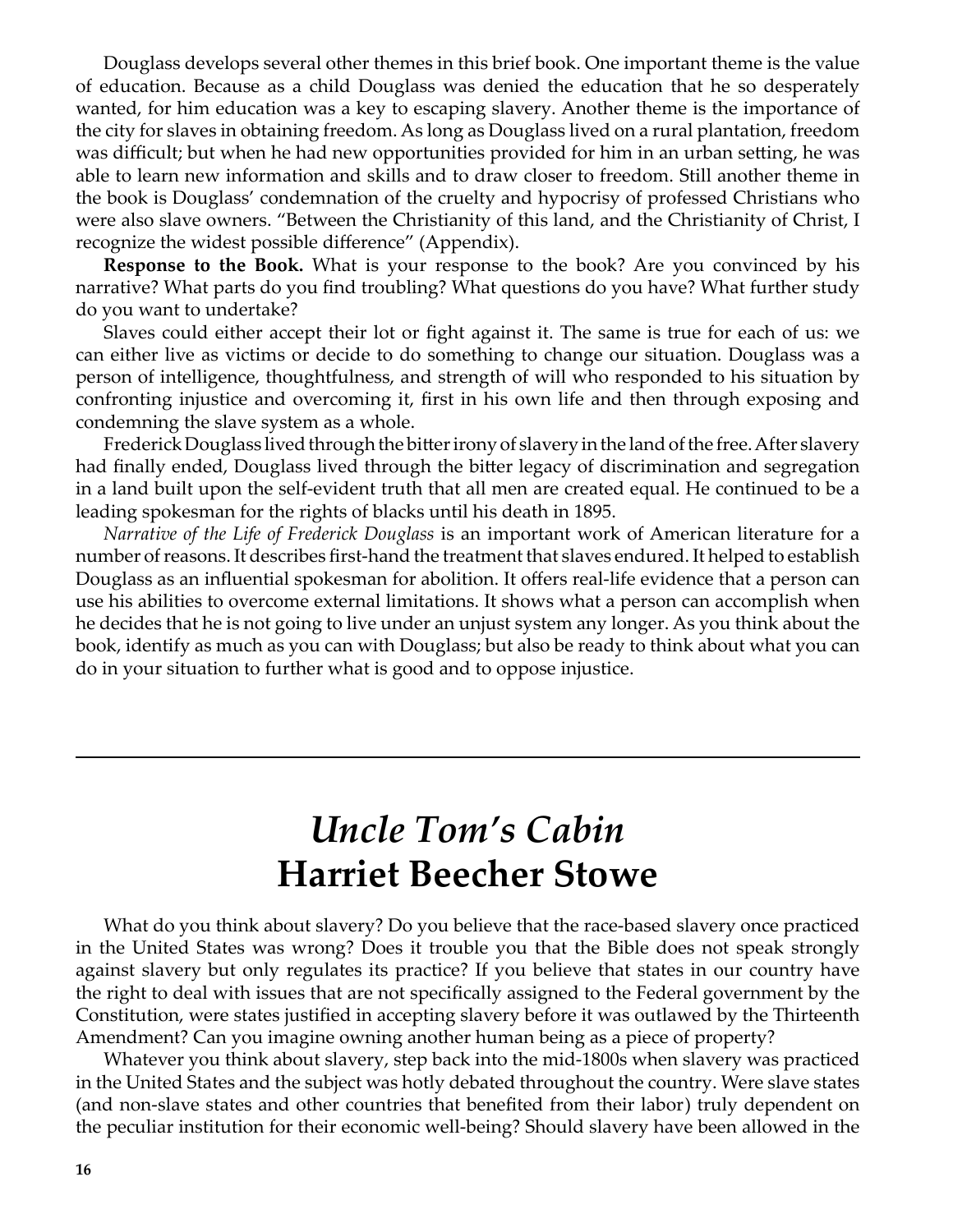territories and in any new states that might be formed? Could the white race and the black race live together peaceably?

Then, in the midst of that cauldron of political, social, moral, and spiritual debate, a story in serial form appeared in an abolitionist journal and subsequently was published as a novel. The book exposed the realities of slavery and put the issue in personal terms. Slaves were real persons, with names and families. Slave owners were real persons also, which meant that some were kind, others were detached, and still others were cruel. Everyone, from an innocent child to a cruel slave hunter, was affected by the institution of slavery. What was the nation to do?

*Uncle Tom's Cabin* is probably the most influential novel ever to be published in the United States. It forced people to confront the meaning of slavery for the country and for every person affected by it, which meant every person in the country. Harriet Beecher Stowe wrote the book in great measure as a response to the Fugitive Slave Act of 1850, which forbade giving assistance to runaway slaves and required all citizens to assist in capturing and returning runaways. That law, however, was only the culmination of a long-running controversy over slavery, a controversy that eventually led to disunion and war.

This is a difficult book to read. It is difficult because through it all, over every scene, hangs the heavy specter of slavery. But then, that is how life was in the United States in the 1850s. Hanging over every political debate was the issue of slavery. Hanging over the conscience of a growing number of Americans was the burden of slavery. Most important, hanging over the lives of some four million human beings in this country was the reality that they were slaves themselves. Reading about slavery, difficult as it is, is a far cry from being a slave.

The topic of the book is expressed in its subtitle, "Life among the lowly." It showed northern white readers what slavery was really like so that they would be moved to work for its abolition. The theme is that slavery is bad. Even in "good" situations, with owners such as Arthur Shelby and Augustine St. Claire who are kindly and not cruel, slaves are victims. Slavery not only treats other humans as beasts; it has a negative effect on slave owners, who become uncaring and sometimes become beastly themselves.

**Plot.** The novel has two plot lines. The central characters are two slaves who are sold by a Kentucky slaveholder in order to pay off his debts. Uncle Tom goes with the slave trafficker in a docile manner, committed as he is to living a submitted Christian life. Tom endures the vagaries of his life that are brought on by the actions of his different owners and is eventually killed by the hateful actions of his final owner. The other slave who is sold, Eliza, escapes with her young son by a daring flight across the Ohio River. She is cared for by various people in the North, while enduring skepticism by some people and the pursuit of slave hunters. She is reunited with her husband and they begin a new life in Canada.

The narrative hook is the selling of the slaves on the Shelby plantation. The inciting incident is Eliza's escape, which symbolizes the conflict over slavery. She makes the transition from slavery to freedom with great difficulty by crossing the Ohio River, which was the border between the slave state of Kentucky and the free states to the north of it. The climax is the confrontation between Tom and the cruel Simon Legree, which results in Tom's death. Each plot line has a resolution. Eliza and her husband are reunited with family members on their way north. Young George Shelby frees his slaves on what had been his father's plantation in Kentucky and points to Tom's cabin as a reminder of Tom's goodness and commitment to Christ.

Conflict exists on several fronts, primarily with the conflict between slaves and slave owners. Slaves also have conflict with slave hunters. Several whites have conflicts within themselves, such as Augustine St. Claire and the northern legislator who dislikes slavery but lacks the political courage to take a clear stand for abolition. The conflict between Uncle Tom and Simon Legree is deadly.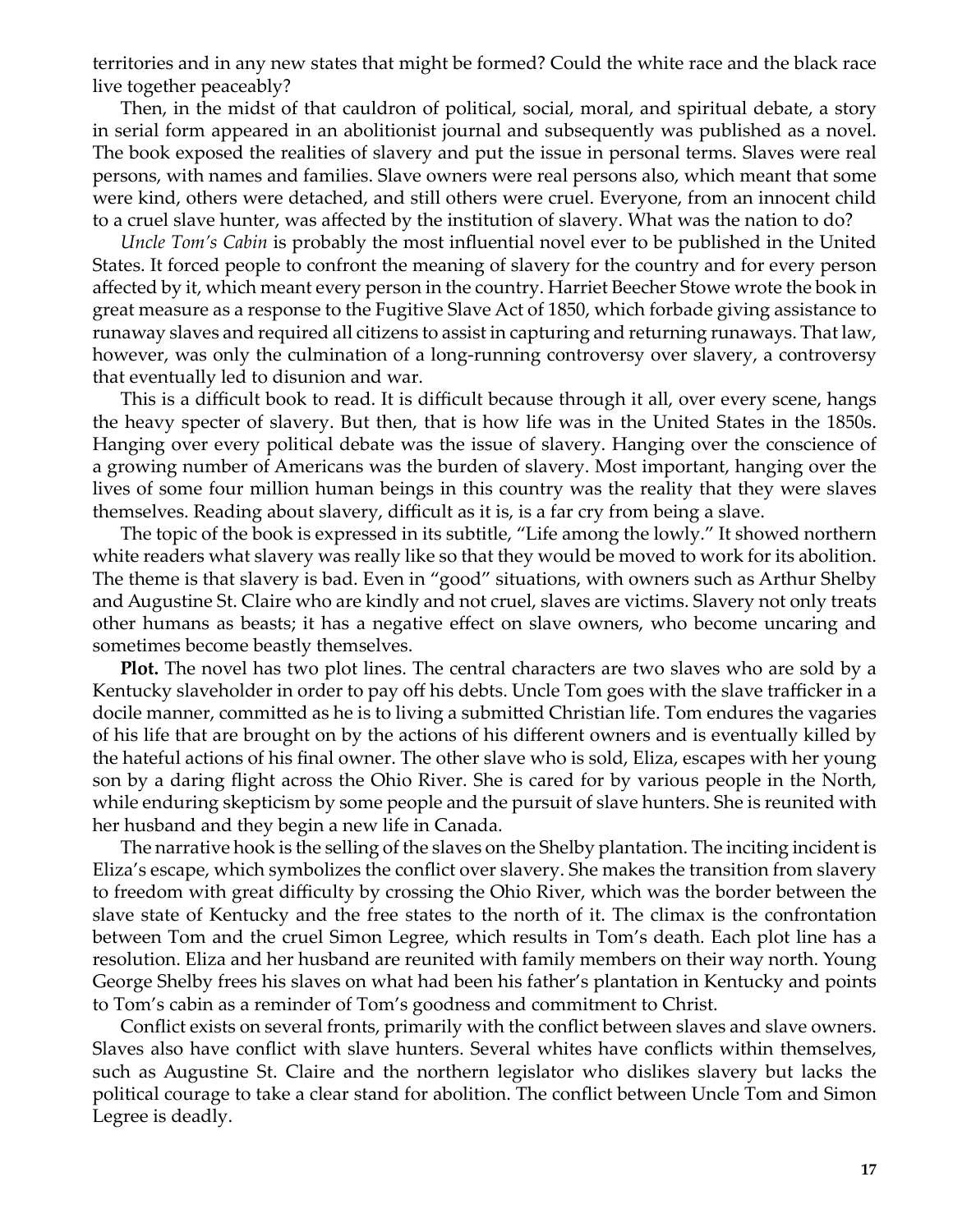**Characters and Characterization.** Tom is the central protagonist in the book. Eliza and George are also protagonists. The leading antagonists are the slave owners and slave hunters. Even the kindly slave owners are antagonists because they keep the slaves from being free. Eva St. Claire is a confidant for Tom in their conversations.

Some characters are round and well-developed. We know a great deal about Uncle Tom's internal thoughts and struggles. Augustine St. Claire is perhaps the most complicated character in the book. He is thoughtful, but he is in anguish about slavery. He decries it, but he is unwilling to do anything about it because his lifestyle depends on his owning slaves. Does he care about people, or is he a hypocrite? Tom Loker is a ruthless slave hunter who is wounded, then he is cared for by Quakers. Having a change of heart, he begins to works against slavery.

Many characters are fairly flat and stereotypical. They are what you would expect from people in those roles. For instance, the wives of slave owners are haughty and uncaring. Legree is the embodiment of evil. The more important question, however, is whether these characters are believable to any significant extent; and I believe they are. All of the characters represent people who filled various roles with regard to slavery, such as those who own slaves, those who mistreat slaves, those who help slaves, and those who are well-meaning but leave slaves in their plight. It is this last group whom Stowe wants to move to action.

Characterization takes place both indirectly, as we see what characters do and say, and directly by the narrator's comments and descriptions. Stowe leaves little doubt as to where characters stand on the issue of slavery.

**Narrator.** The narrator is third person omniscient. The mood or tone is one of sadness about the practice of slavery that builds to a resolve to do something about it. One literary technique that the author uses is melodrama, which is a style of drama or literature that seeks to bring about an emotional response to dramatic scenes. The death of young Eva St. Claire is the most vivid example of this technique. Eliza's escape across the icy Ohio River is melodramatic, but Stowe claims that such an escape actually took place. The author is appealing to the reader's emotions to generate a response about slavery. The author also sprinkles her narrative with direct comments to the reader, ending in the last chapter ("Concluding Remarks"), all of which emphasize her desire to elicit a response. However, Stowe has some prejudiced ideas about blacks; and her proposed solution to slavery of sending freed slaves to Liberia is unrealistic and avoids the question of whether blacks and whites can live in peace together in the United States.

**Other Issues. Symbolism.** Identifying elements in a work that are symbols of other things can be tricky and subjective, but some elements of *Uncle Tom's Cabin* do serve to symbolize major points. For instance, it is no coincidence that the escaped slaves who move ever further north obtain freedom and ever-greater hope and are treated more humanely, while the enslaved Tom moves ever further south and becomes increasingly dehumanized and hopeless in this life even to the point of losing his life. Faithful Tom, dying at the hands of his evil oppressor because Tom did what was right, is a Christ-figure, as is Eva St. Claire, who dies in innocent youth and has a redeeming effect on others. Tom Loker symbolizes the change that Stowe wants her readers to experience, going from one who profits from slaves to one who works to end slavery. The closing scene of Uncle Tom's empty cabin symbolizes the sadness of slavery and specifically Tom's death but also the hope that all slave cabins would one day be emptied when slavery is abolished.

**Christianity.** The supernatural is an important element of the book. When Eliza is crossing the Ohio River, she is imbued with "strength such as God gives only to the desperate." Tom and Eva have visions of better things that give them hope. By contrast, Simon Legree is terrified by what he thinks is a vision of ghosts. The Quakers let their faith lead them to action. The larger question is how Christian Americans will see slavery after reading the book. Will they continue to condone slavery, or will their faith move them to action? A comfortable neglect of the issue is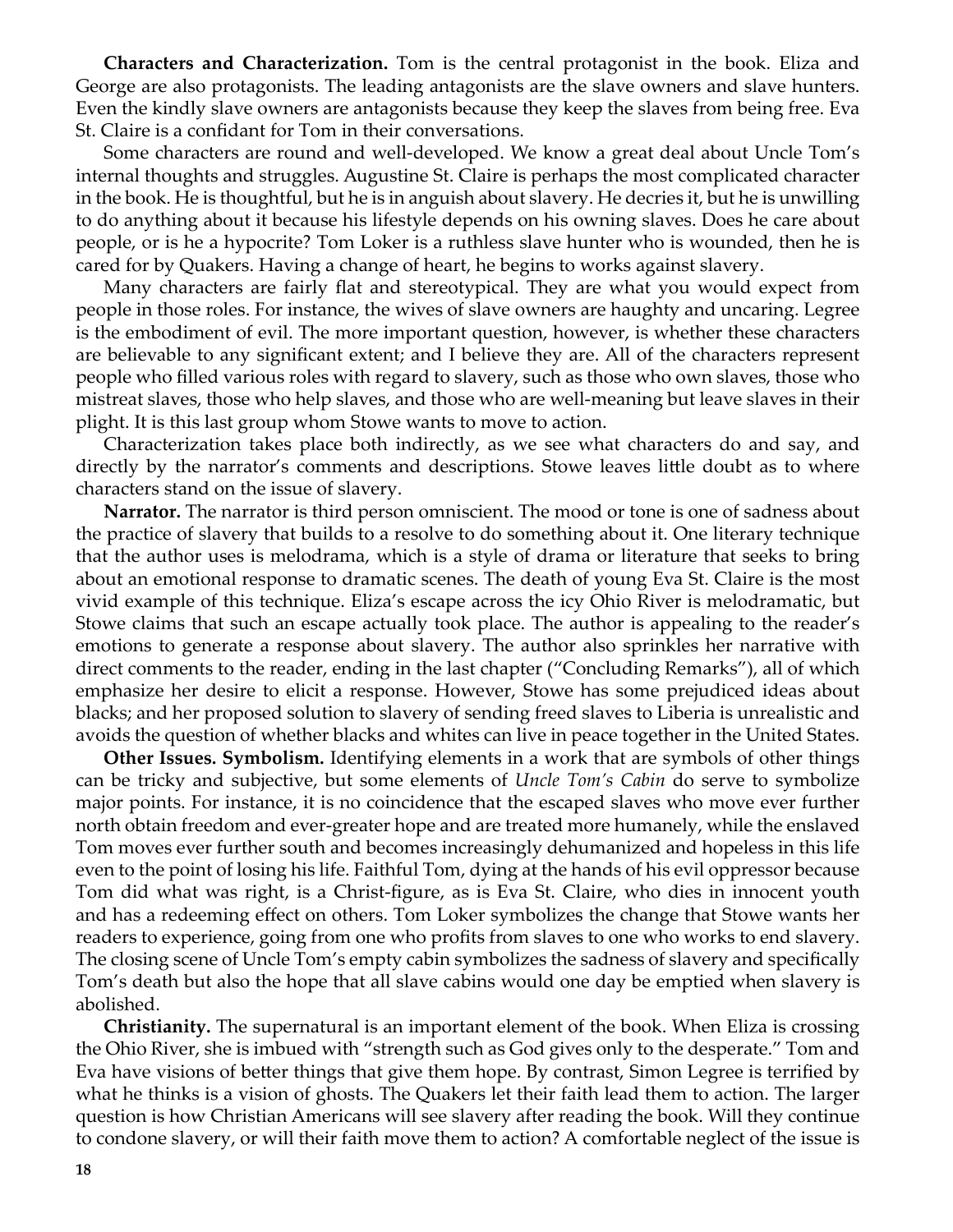not an option that Stowe wishes to leave open to people.

**Women.** Slave women are strong and decisive. Some southern women are detached and even cruel. Women in the Underground Railroad are dedicated servants who help fugitive slaves. Significantly, it was a concerned woman who cared enough to write the book. All this was true at a time when women could not vote. They could only seek to influence men to do the right thing in their roles as family and political leaders.

**Your Response.** This was Stowe's whole purpose. She says in her "Concluding Remarks" that she wants all people to "feel right," that is, to have the right thoughts and emotions about slavery that will prompt action. She wants people to pray. She wants people to take up the cause of helping freed slaves become educated so that they can move to Liberia and establish a successful nation. She warns of God's judgment coming upon the church and the nations for failing to act in justice and mercy.

Injustice is around us today. The current term for the practice is human trafficking. Will we stand idly by, or will we put our faith into practice to help right wrongs and to take action to help people receive justice and mercy?

#### **Assignment**

Write a one-paragraph character sketch of one of the main characters in *Uncle Tom's Cabin*.

### *Co. Aytch* **Sam Watkins**

In May of 1861, twenty-one-year-old Sam Watkins of Columbia, Tennessee, enlisted in Company H, First Tennessee Regiment, Army of Tennessee, to fight for the Confederacy in the War Between the States. It was a glorious time. The people cheered and the soldiers were eager for battle. Sam's unit hurried by train to Bull Run Creek in Virginia. They just missed the Confederate victory there and feared that the war would be over before they saw any Yankees.

Over the next four years Sam's unit fought in many of the major battles of the war. In April of 1865, a bedraggled and battle-weary Company H, now part of the Army of the South, surrendered to Union forces in North Carolina. Of the 3,200 men who were part of the First Tennessee Regiment at some point during the war, sixty-five were present at the surrender. Of the 120 men who began the war in Company H, only seven were still alive at the surrender. No one could have gone through what Watkins did without bring profoundly affected by it.

In 1881-1882, Watkins, back in Columbia since the war's end, middle-aged, married, and the father of several children, published his recollections of his service in the Confederate army in a series of articles in the Columbia *Herald* newspaper. He soon collected them into book form and published them as *Company H: A Side Show of the Big Show*. After its initial publication, the book went out of print until 1900. It has been published in several editions since then.

Watkins' purpose was not to write a history of the war. He left that to the generals and the other "big bugs" who participated in the conflict. Instead, he conveyed what he saw himself, what it was like for the everyday foot soldier, the men who shot and were shot at, who marched and did sentry duty and slept in the rain and sometimes went hungry. He reminisces cheerfully about the lighter side of army life, but he also feels profound sadness regarding his war experiences.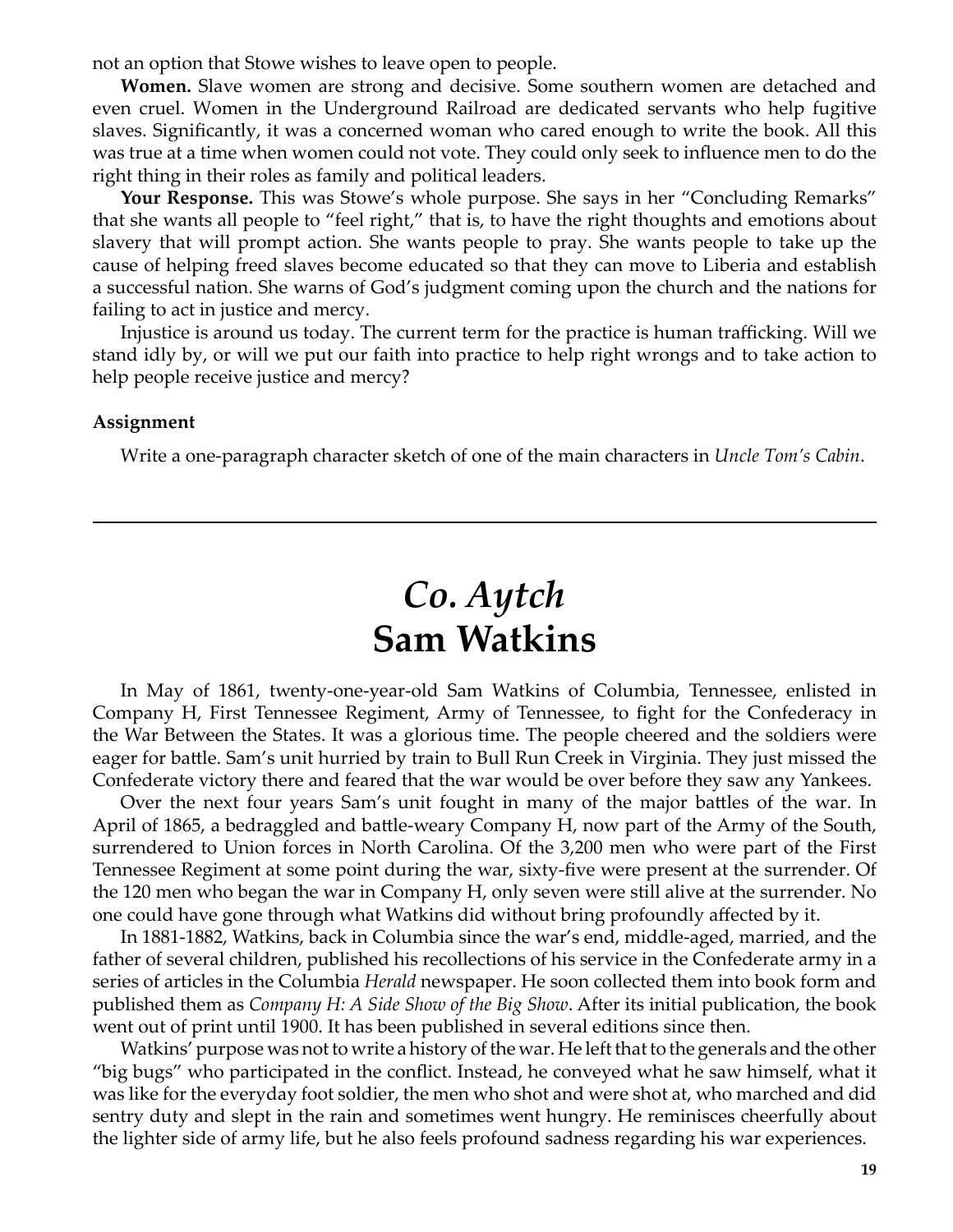Watkins' purpose in this non-fiction work is to lessen any hatred and division that might be lingering years after the war. Sam says that the southern cause was lost from the beginning. It was, he says, an unholy war. Sam is not bitter, however; only sad and thoughtful. He respects the southern cause and the men who bravely sacrificed for it, but now the time has come to get over the war and for all Americans to live as a united people. He mentions the issue of slavery only once; why open that old wound again? For him the question was one of states rights, of north and south. But even that issue is not as important as the nation's unity. "We are one and undivided," he says, with the italics in the original. He had learned some important lessons from his experience.

What assumptions do you bring to the reading of this book? Do you believe that participation in war is a glorious endeavor? Sam Watkins will teach you the realities of war generally and the tragic War Between the States specifically if you are as willing to learn from him as he was willing to learn from his experiences.

How are you affected by the book? Surely it is a reminder that wars are not fought by impersonal armies sent by political leaders and led by decorated generals but by individual soldiers who are separated from their loved ones and who see their friends maimed and killed. Perhaps the realities of war are the reason why so many veterans are reluctant to talk about their wartime experiences. We should be grateful that Sam Watkins wanted to share his.

### *Humorous Stories and Sketches* **Mark Twain**

Proverbs 17:22 tells us that, "A joyful heart is good medicine." We like to laugh, and the best target for humor is ourselves: our foibles, our boasts, and our accepted ways of doing things that look ridiculous when we hold them up for examination. Mark Twain had a gift for making people laugh at themselves. It is unfortunate that he tainted this gift at times with a cynical and irreligious view of life, but when he set that aside Twain's humor is priceless. This collection of humorous stories and sketches spans thirty years of Twain's prolific career.

A story is different from a literary sketch, but sometimes the distinction is difficult to determine. A short story is an account of an event. It has a plot; something happens. A story has fewer characters and a less complex plot than a novel. A sketch, on the other hand, is a short, static description of something. Think of a sketch of a person or scene rendered by an artist: it has less detail than a painting. A sketch might have a plot, but it is minimal. Identifying the distinction between a story and a sketch is important in doing detailed literary analysis, but it is not important in enjoying a piece of writing.

Knowing the context of each piece helps you appreciate what Twain does in each one and makes it funnier. Workers discovered gold on John Sutter's property in California in early 1848. Later that year, the United States acquired California through the treaty that ended the Mexican War. President Polk announced the discovery of gold in his annual address to Congress in December, which led to the gold rush of 1849. California became a state in 1850. In 1865 California was still growing but the rush was over; some mining camps had even then become dilapidated ghost towns. The new state, still largely a frontier, intrigued Americans and was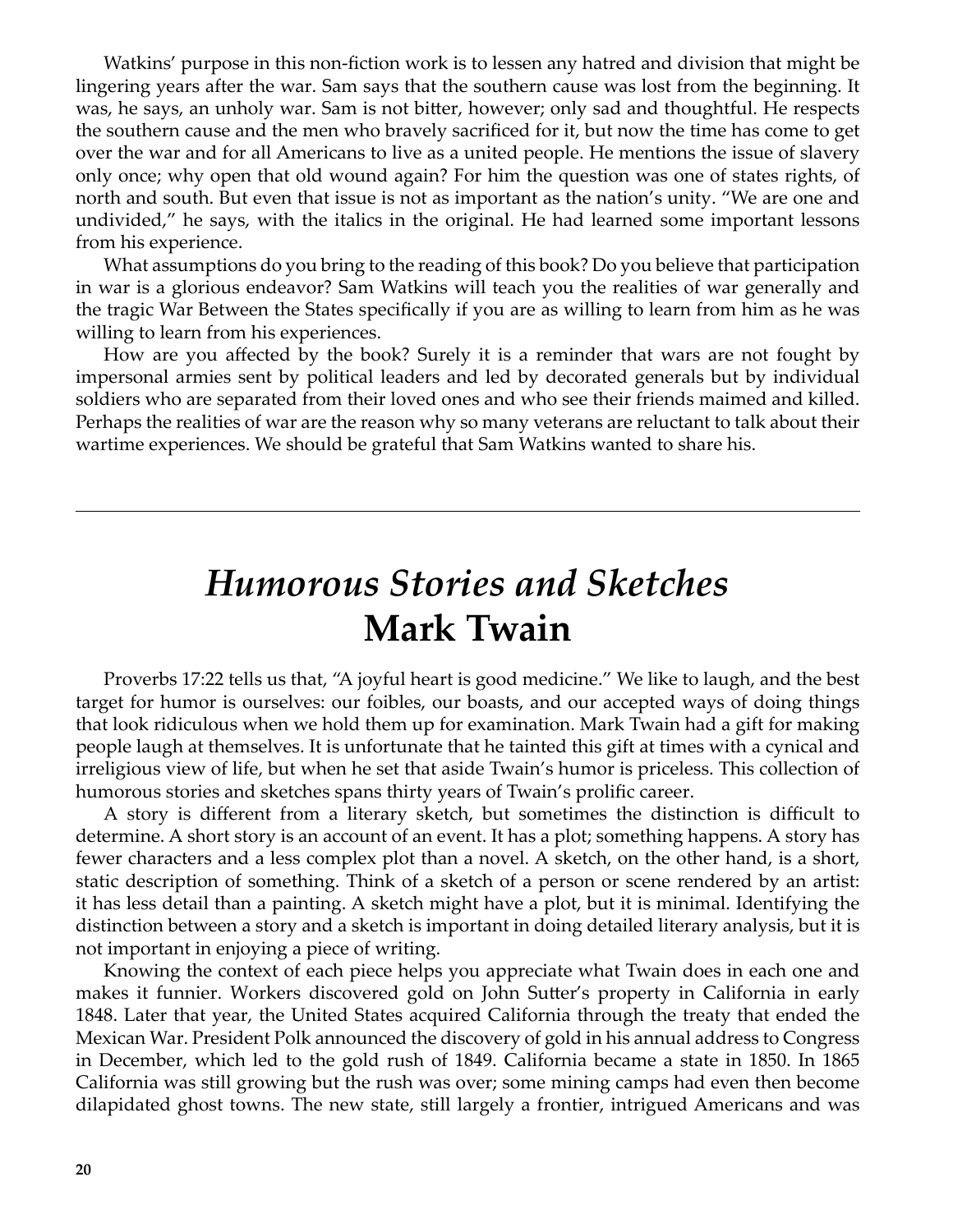the subject of many songs, stories, and travel narratives. Twain wrote "The Notorious Jumping Frog of Calaveras County" that capitalized on this interest in the West. It was his first big literary success. Twain actually wrote more than one version of the story over several years. The story combines several elements of the way that Americans viewed western life: men sitting around and telling stories, outlandish behavior, an eagerness to make bets, and one man tricking another.

"Journalism in Tennessee" is humor by exaggeration. In those days newspapers were not vehicles of straight reporting; most papers existed to promote one political party and bash the other. Some editors and publishers could get down and dirty about people they didn't like. Some names of newspapers had a funny ring; sometimes violence did erupt because of what a paper said. What Twain describes, however, is over the top. Two uses of irony are (1) the respectablesounding profession of "journalism" was in reality nothing more than hack-and-slash attacks on political enemies, as Twain describes it; and (2) going south did not help the narrator's health but in fact almost killed him.

The traditional barber shop was a peculiar male institution that included certain accepted expectations: men were served in the order they came in, sometimes a man passed on his turn to wait for his favorite barber, the magazines were old, and barbers offered more products and services that the customer wanted. Male readers of Twain's day would have found something decidedly familiar as they enjoyed Twain's exaggeration "About Barbers".

Have you ever gotten a song in your head that you can't forget? Isn't it often a song that you don't like? "A Literary Nightmare" tells of an awful, silly ditty that the narrator cannot forget. The narrator transfers it to a minister friend who, in his worst-case scenario, ruins a funeral service because he can't get it out of his head. By the way the minister speaks, he transfer the rhythm to the attendees. Finally the minister speaks to students at a university and makes it stick in their minds. In this story Twain takes an everyday occurrence and applies its frustrating consequences in a humorous way.

 "The Stolen White Elephant" turns all of the common features of detective stories on their heads. Edgar Allan Poe is credited with writing the first detective story in 1841. English author Wilkie Collins published a detective novel in 1868. By 1882 detective stories were a common genre of popular literature. Sherlock Holmes stories began appearing in 1887. In these stories the detective always has brilliant insights and amazing skills of logic. The heroes in regular detective stories are the buffoons in Twain's story. How could you steal a white elephant and hide it? Who couldn't locate it? In this story, detectives can't. Inspector Blunt asks pointless questions; other detectives ignore obvious clues and make erroneous assumptions about what they think is evidence; and the elephant turns up right under the detectives' noses.

"The Private History of a Campaign That Failed" begins with humor but ends on a much more serious note. It appeared twenty years after the end of the Civil War. Many veterans of the conflict published recollections of their experiences (*Co. Aytch* appeared in book form in 1882). Some were genuine heroes and some were merely legends in their own minds. The local militiamen in this story don't do much of anything beyond play at soldiering, except that they shoot and kill a man who isn't an enemy soldier after all. What started out as a rollicking good time becomes a tragedy, and the men realize it. The story is a picture of military service for many men at the time: cheers, bravado, and expectation of glory that turned into hardship and loss.

James Fenimore Cooper, who died in 1851, was one of the first widely popular American novelists. Mark Twain didn't understand why. "Fenimore Cooper's Literary Offenses" offers Twain's humorous critique of Cooper's work. This essay is a reminder to all writers to be careful about what you put into print. Someone might mercilessly take apart what you think is your best writing.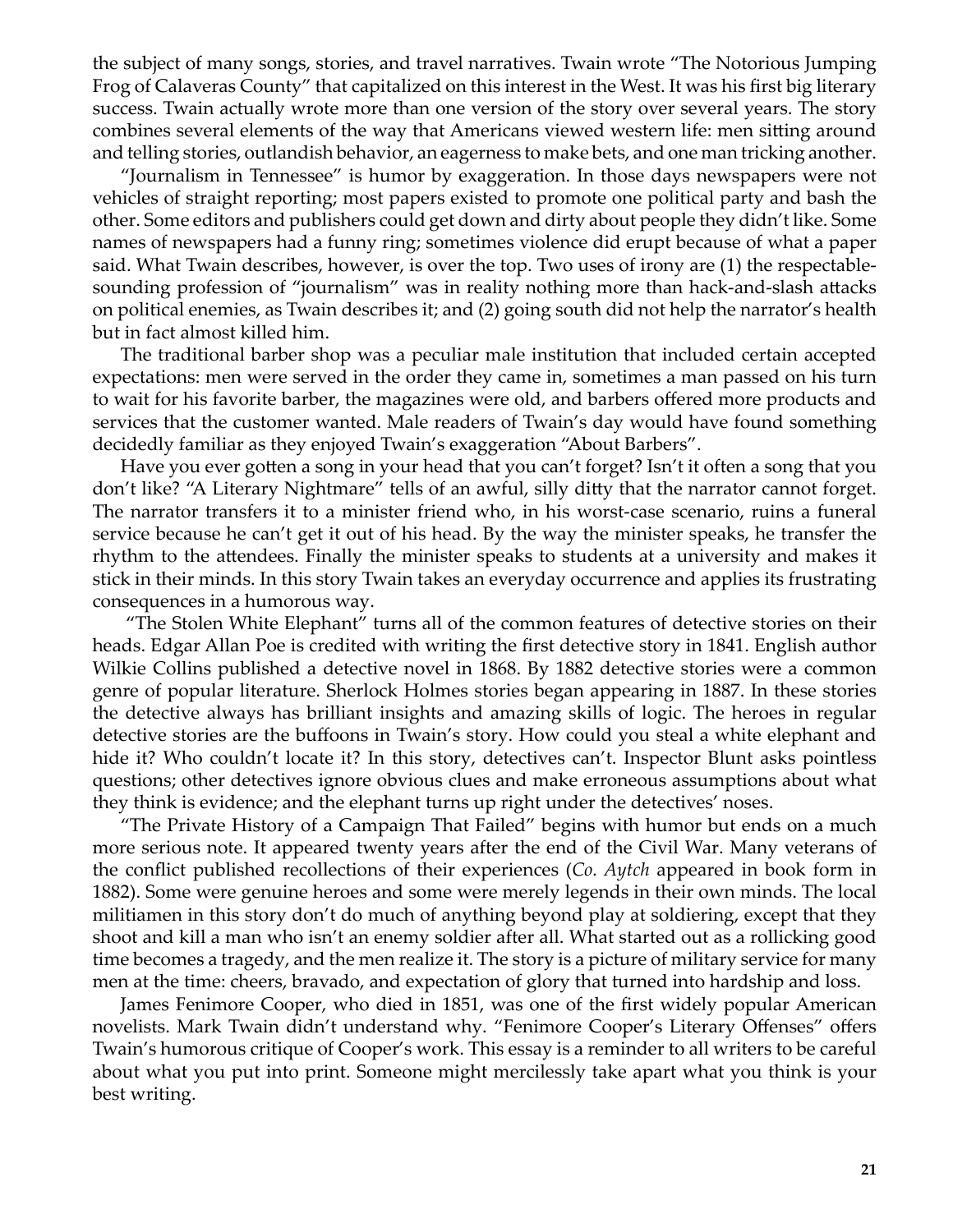The sketch "How to Tell a Story" plays with the uncomfortable truth that some people don't know how to tell a story. Twain makes some valid points about how to tell stories for maximum effect. His continued renown as a writer indicates that he is a person to attend to on this subject. Unfortunately, Twain uses demeaning African American dialect in telling one of the stories.

# *In His Steps* **Charles M. Sheldon**

*In His Steps* is a classic Christian novel. I'll be asking for your ideas on some of the elements of the analysis of this book. Refer to the introduction to literary analysis at the first of this *Student Review* if you need reminders of the definition of these elements. My suggested answers are in the Answer Key that accompanies this *Student Review*.

**Plot.** The topic is the story of a church that is transformed when its members rethink how they should live. The theme is that the church members begin asking "What would Jesus do?" in every situation, and then do that regardless of the consequences.

- 1. What do you think is the narrative hook in the book?
- 2. What do you think is the inciting incident?
- 3. The rising action involves the stories of what happens when various church members follow through on their pledge. What do you think is the climax to the story?
- 4. What do you think is the resolution in the plot?
- 5. What is the denouement?
- 6. What are some sources of conflict in the story?

**Characters and Characterization, Narration and Mood.** Some characters are stock and static (such as Grandmother Page), but many are dynamic and experience significant changes (for instance: Henry Maxwell, Alexander Powers, Edward Norman, Rachel Winslow, and Rollin Page). The author uses both indirect and direct characterization.

- 1. Who is the main protagonist in the novel?
- 2. The antagonist is somewhat harder to identify. Who do you think causes the greatest conflict with the protagonist?
- 3. What two friends are confidants?
- 4. What is the point of view of the narrator?
- 5. How would you describe the mood or tone of the book?

**Response.** *In His Steps* is a convicting book. The power of Jesus to change lives is real, and His followers have had a profound impact in the world when they have taken seriously His call to follow Him. God can do more than we can ask or imagine; only He knows what will happen when we follow Jesus with our whole hearts and regardless of the consequences. The only thing we can do is make this commitment individually, follow through on it, and support others who have made the same commitment; the results belong to God.

Write a paragraph describing your response to *In His Steps*.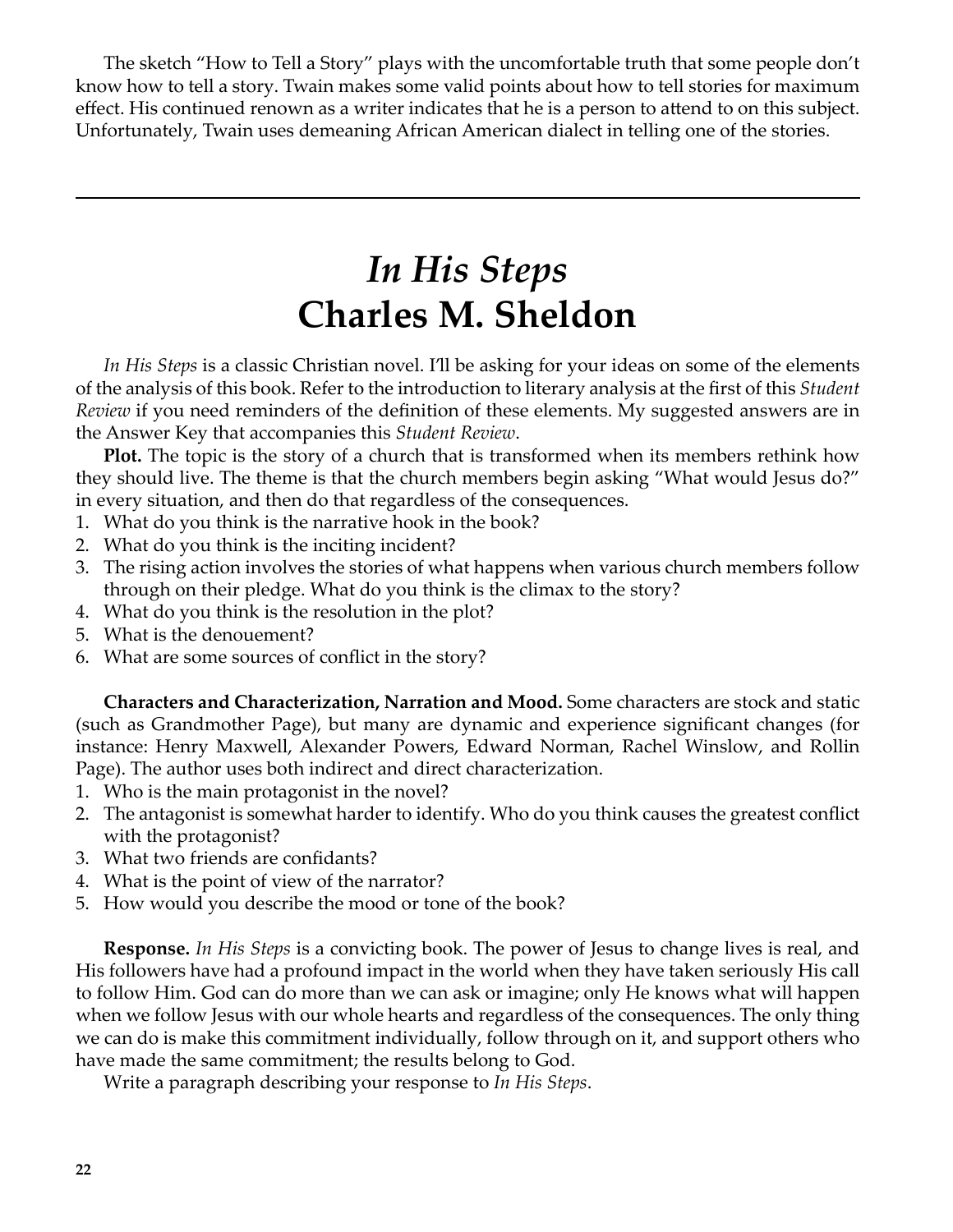### *Up from Slavery* **Booker T. Washington**

*Up from Slavery*, Booker T. Washington's story of being born in slavery, enduring much hardship to obtain an education, working tirelessly to overcome many obstacles, and becoming the leading black educator and spokesman in the late 1900s is remarkable. The book provides valuable insights into Washington's life. From his earliest years, Washington wanted to learn to read and to obtain an education. He understood the value of education for himself, and he wanted to make it available to others. When he first began teaching blacks, he was overcome with the realization that he was in a sense teaching an entire race, a large group that had no experience or background of being educated. This was a huge challenge, but Washington believed that the effort was worth it. He knew that many blacks wanted an education so that they would not have to work with their hands, but Washington patiently taught his students the value and honor of diligent labor.

The tone of the book is positive, hopeful, and conciliatory. He expresses no bitterness toward the white race or for the experience of slavery. He mentions the experience of the Ku Klux Klan only to note how much better conditions were for blacks in the South. He spares no praise and appreciation for General Samuel Armstrong, the founder of Hampton Institute, and the many other people who provided assistance and support.

The book offers much of the wisdom that Washington learned in life. He said that because he didn't have an ancestry, he wanted to leave a record of which his children would be proud. He learned that success was not to be defined by the position he had reached but the obstacles he has overcome. He observed that great men cultivate love; only little men cherish a spirit of hatred.

On its own, the book is an inspiring triumph and worth reading. In its historical context, however, *Up from Slavery* has even greater significance. Washington had published a book about his life, *The Story of My Life and Work*, in 1900. His intended audience for that book was largely black readers. This work appeared first as a series of articles in the national magazine *The Outlook*  beginning in 1900 and then as a book in 1901 in order to reach a wider audience.

1901 was a generation after slavery had ended, but only five years after the U.S. Supreme Court had decided in *Plessy v. Ferguson* that racial segregation was acceptable public policy. For decades, whites, especially in the South, had feared and subjugated blacks, resisted providing education for them, and considered them competitors for jobs held by whites. These attitudes had held back economic advancement for the black population as well as the economic development of the South as a whole. A huge untapped pool of talent could have increased productivity in southern industry and agriculture, but those in power devoted much energy to keeping blacks outside of the political, social, and economic system.

Washington believed that blacks could learn, could improve their own well-being, could contribute to American society and the economy, and could accomplish great things with their God-given abilities. This is why he began and worked so hard to develop Tuskegee Institute. He believed in what he was doing, but whites wondered how they should see him, Tuskegee, and the black population: were they a threat to or a potential source of help in building a stronger America?

Washington wanted to use his own story and the story of Tuskegee to show that his approach was working. He wanted to promote Tuskegee, attract more white contributors, and give greater opportunities to blacks. But what did this mean for the social integration of the races, something that many whites feared and that a few black leaders such as W. E. B. Du Bois were demanding?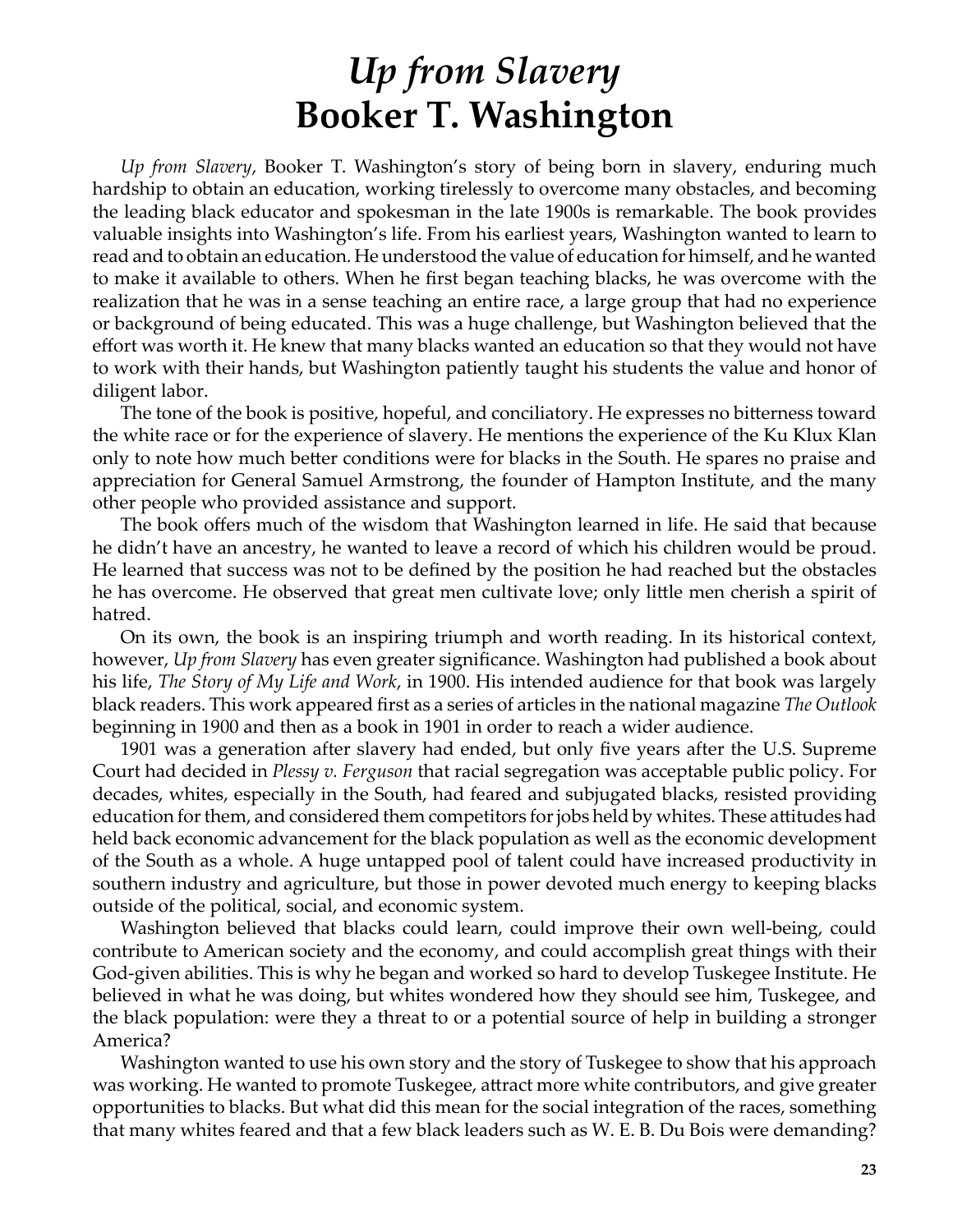On this Washington was willing to compromise. Let us work, he said. Give us the opportunity to learn and earn, and we will work alongside the whites even if we must endure segregation in society. Washington believed that this would accomplish the greatest practical result for the black population of the country as a whole. He hoped that social integration would come at some point, and he used his influence quietly to help African Americans achieve greater equality; but if they had to choose social integration or economic opportunity, the economic opportunity was needed then. The time had come to move beyond fear, discrimination and animosity and to work together.

 Tuskegee Institute provided evidence of Booker T. Washington's success at what he set out to do. It wasn't a complete step, but it was a step toward where the country would go in later decades. Du Bois' influence kept the issue of complete equality before the country. Though some in his day criticized him for his compromise, Washington's influence helped blacks advance in meaningful, practical ways.

### *Mama's Bank Account* **Kathryn Forbes**

One of the most common piece of advice from a successful to an inspiring writer is "write what you know best." This is what Kathryn Forbes does in *Mama's Bank Account*, and she did it so well that her collection of stories about Mama is still in print and still enjoyed over seventy years after its publication in 1943. The book inspired a play, a movie, and a long-running television series.

Kathryn Forbes was the pen name of Kathryn (or Katrin) Anderson McLean (1908-1966). She was the granddaughter of Norwegian immigrants. Forbes grew up in San Francisco and married Robert McLean, a carpenter. The couple had two sons. This explains the dedication of the book to Mama, Bob, and the McLean boys. The book is fiction, but Forbes based the book loosely based on her own family's story. The topic of the book is a description of life with Mama in San Francisco in the 1920s. The theme is that Mama is an amazing parent and usually saves the day in whatever situation she faces. Forbes writes in first person limited omniscient narration. We learn about the incidents she describes as they unfold before her.

The protagonist is clearly Mama. The antagonist role is filled by different characters: school personnel, Mama's four aunts, the doctor's wife, and others who bring conflict into the family's life. Sometimes the source of conflict is American society, and sometimes the cause is a member of the family. Forbes' characters are definitely round and well-developed. They are fascinating and sometimes surprising, as are the members of any real-life family and the people with whom we come into contact. The aunts serve as Mama's most common foil. Their doubts and criticisms highlight Mama's optimism and determination. Sitting back and finding fault (what the aunts did) is much easier than taking charge and making something good out of something bad (what Mama did). The mood is happy, as the narrator fondly and joyfully remembers incidents from her youth and young adulthood. Forbes moves the plot along with a significant use of dialog. These interactions are crucial in how Forbes tells the stories.

Forbes uses irony to make her stories effective. Mama believes that the children will feel secure if they think that the family has an account at the bank. In actuality, they have no such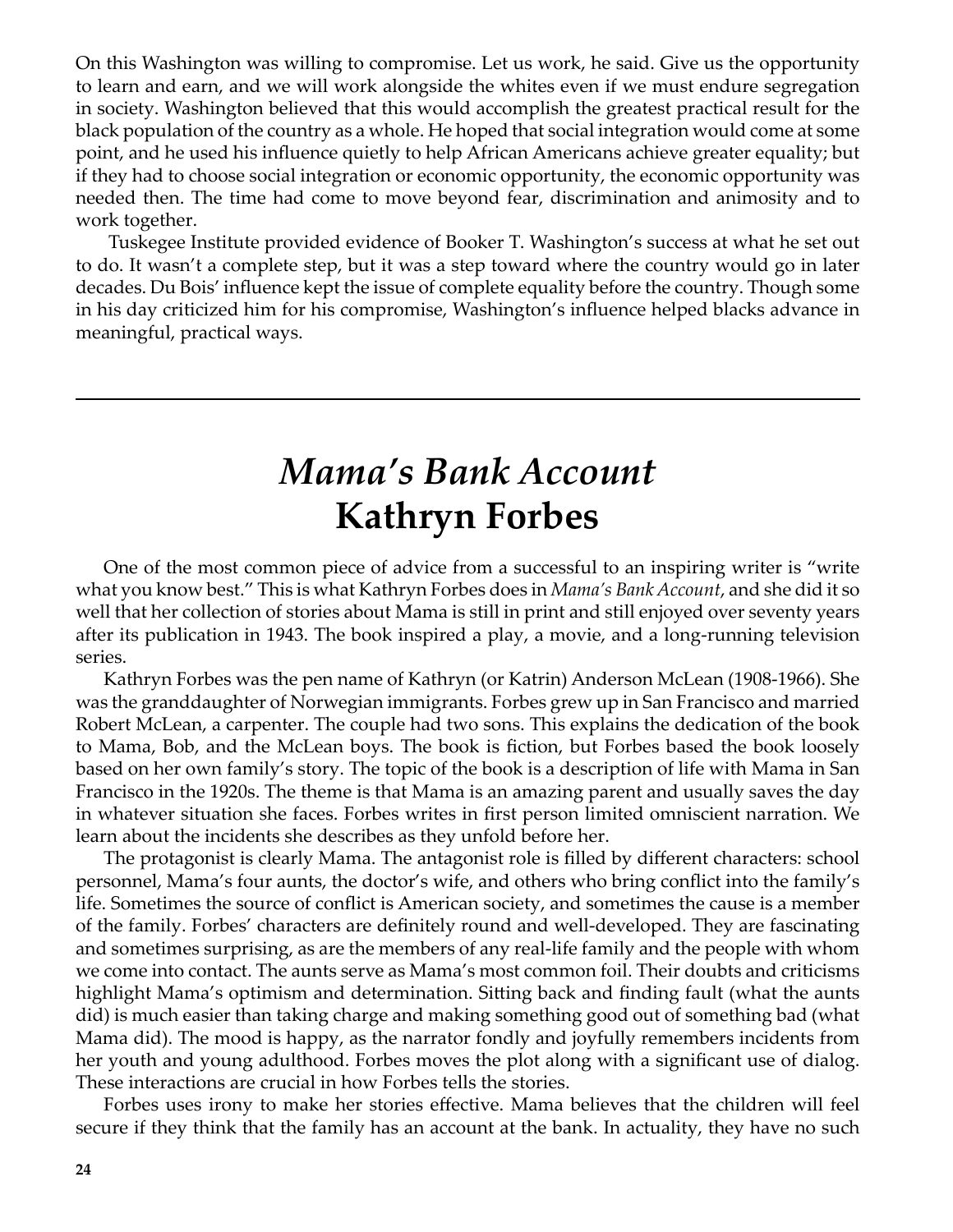bank account; and the children really feel secure because of the loving, attentive parents they have. Mr. Hyde gives much of great value to the family even though he fails to pay his rent. Because Mama recognizes what he has given them, she can wisely and calmly say that he owes them nothing when he leaves. Kathryn's great uncle Chris appears to be a rascal, but behind his bluster he quietly paid for surgeries to help many children be able to walk.

The book is enjoyable because of its engaging stories, but it also has value for our study of American history. Through it we learn what it was like for immigrant families in the early twentieth century. They had adjustments to make, they had to deal with prejudice against them, and they could be proud of their heritage and proud to be Americans at the same time.

What is your response to the stories? What do you learn about family, about loyalty, and about refusing to let circumstances and disappointments throw you off-track? If you wrote about your family, what would you say? Have you had any incidents of selfishness or sibling rivalry that now look childish? Do you have any family members who are especially colorful characters?

The short stories add up to portray Mama as wise, resourceful, kind, firm but patient, selfsacrificing, someone who makes the best of any situation and is rarely flustered by people or circumstances. She is a mother who places family above all. Because of her indomitable spirit, Mama can look back at everything that happened and say with peace, joy, and satisfaction, "Is good."

#### **Assignment**

Give two examples from the book of how Forbes used dialog as a key turning point in the stories.

### *Miracle in the Hills* **Dr. Mary Martin Sloop**

Someone has to lead.

If we are going to get anywhere, someone has to be out front: taking risks, overcoming obstacles, fighting bad attitudes, believing that something better is possible, encouraging others, showing love and commitment. You will never know what one person can do, what one person can accomplish, until you try.

In Crossnore, North Carolina, the people who led for forty years were Drs. Eustace and Mary Martin Sloop. *Miracle in the Hills* is Mary Martin Sloop's memoir that summarizes their remarkable and inspiring story that meant so much to so many people. The legacy of their work continues today.

For forty years the Sloops served, challenged, and loved the people of the western North Carolina mountains. In 1951 the National Federation of Women's Clubs named her Mother of the Year. This memoir was published in 1953 to tell and preserve her story.

Mary responded to the missionary impulse which she felt from childhood. She wanted to honor God, help others, and live a life that mattered. She overcame many obstacles. The medical college she attended did not allow women to take anatomy, so she continued her studies in Philadelphia. Her denomination said the Sloops were too old to learn a foreign language, so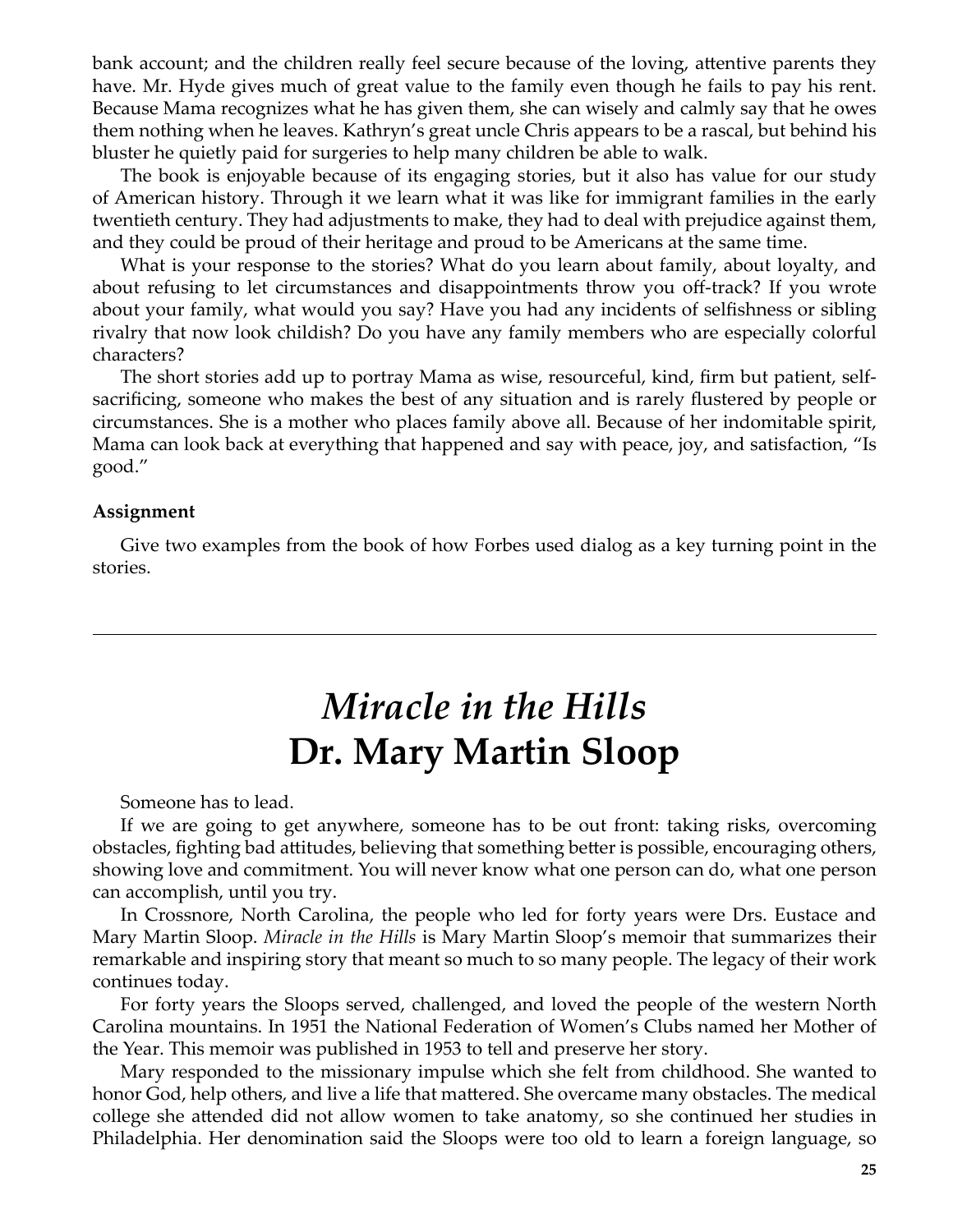they became domestic missionaries. In the Carolina mountains the Sloops overcame prejudice, harmful traditions, opposition to growth and change, isolation, poverty, and a constant shortage of funds. They led in the expansion of educational opportunities, the construction of a hospital, the introduction of electricity and better roads, the rekindling of local interest in the craft of weaving, and the blessing of many lives.

Mary Sloop's statement of her philosophy of life at the end of the book is worth the reading of the entire story. Her philosophy centered on work, prayer, and faith. She had determination that reflected a will of iron, she worked hard, but she also had great faith and believed in prayer. The evidence of the impact of work, prayer, and faith is in what the Sloops accomplished and in what is still being done today at Crossnore School. Their story is relatively simple and straightforward in the telling of it, although it was anything but simple and straightforward in the living of it.

The memoirs that you have read during this course have had different purposes. Every author wanted to tell his or her story. David Crockett wanted to promote himself, ultimately as a presidential candidate. Frederick Douglass wanted to defend himself, to prove that he had indeed been a slave, and to promote the abolition of slavery. Douglass resented how he had been treated by whites. He wanted to change his situation and the situation of the other slaves in America. As Booker T. Washington told his story, he did not express resentment against whites; but then his situation was different from what Douglass faced. Washington wanted to give hope and guidance to millions of African Americans on how they could make their lives better. Sam Watkins wanted to tell what it was like to be a Confederate soldier for four years during the Civil War and how he grew in faith and in his understanding of the nature of the Union. Mary Sloop wanted to tell what God had done through her and her husband as they served the people of Appalachia for forty years.

These inspiring memoirs reveal to us some remarkable Americans. Many other Americans who did not write their memoirs have also done remarkable things. How have these memoirs changed your thinking? What dreams do you have for your life? What obstacles will you have to overcome to fulfill those dreams? How will you make a difference in the lives of those around you?

If good is going to be done, if things are going to change, someone has to lead.

## *To Kill a Mockingbird* **Harper Lee**

I grew up in Tennessee in the 1950s and 1960s. When I was in the sixth grade (1963-1964), my Sunday School teacher, whom I liked and respected, got to talking one day about racial integration. He said that if a black family showed up at our church, they would probably be asked to leave. He figured that they would be trying to integrate our church, and he said it just wouldn't be right for them to attend there. I remember thinking that he was probably correct, but at the same time something in me said that it wasn't right. We were a product of our times, and no one I knew wanted to challenge the status quo even if deep down we knew better.

*To Kill a Mockingbird* is a novel about prejudice in a small southern town in the 1930s. A young girl goes down deeper to what is right and learns important lessons through what happens around her. In the story, prejudice is everywhere. When you said someone was a Cunningham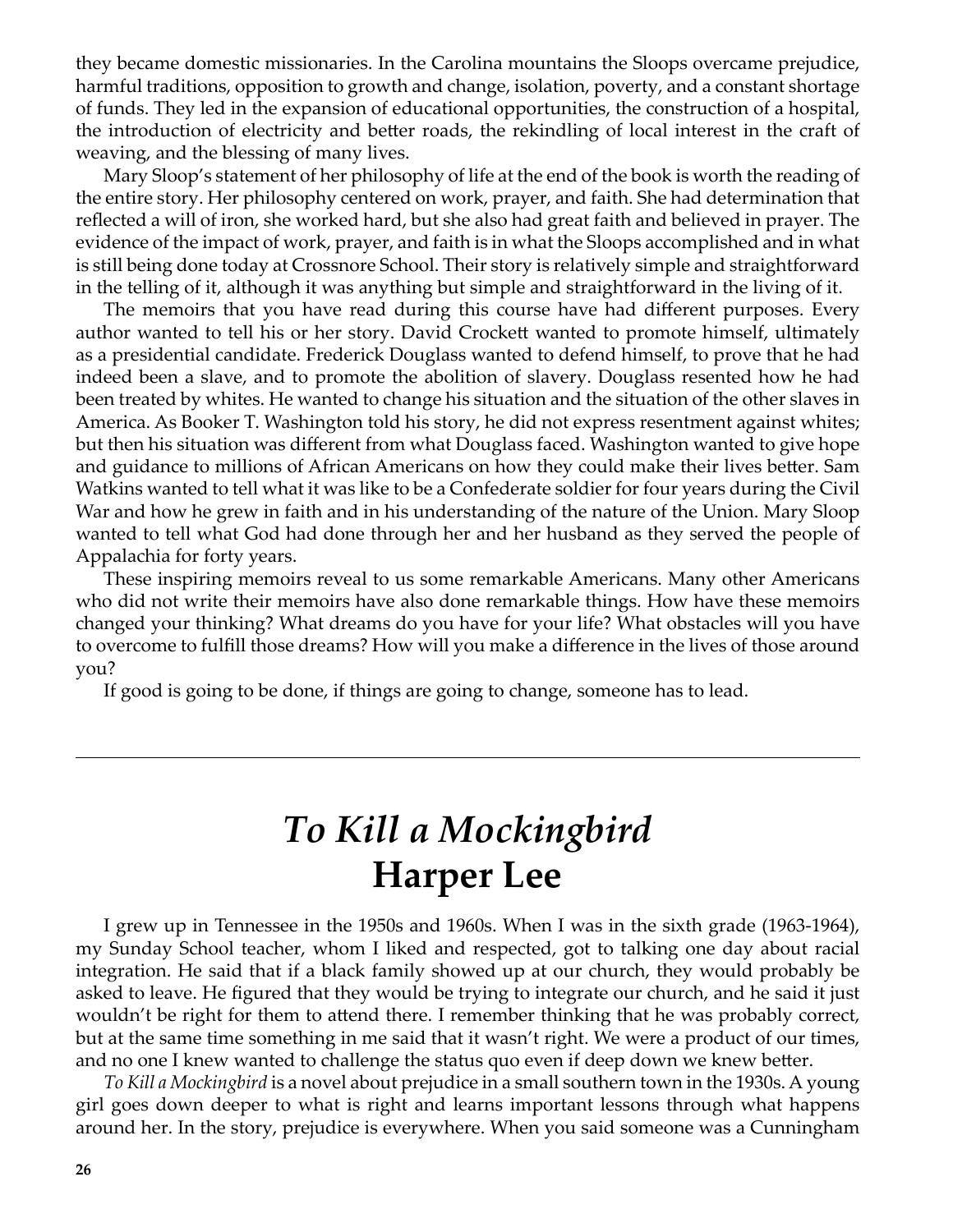or a Haverford, you said all that you needed to say about those people; everyone knew. The teacher from North Alabama, Miss Caroline, was prejudiced against Atticus reading to Scout; and Scout was prejudiced against the teacher. Everyone thought they had Boo Radley figured out and pigeonholed, even though no one ever saw him.

So people have prejudices; but must we leave things there? The only way to break through prejudice is to challenge the status quo, and that is what Atticus does. He tells Scout, "You never really understand a person until you consider things from his point of view...until you climb into his skin and walk around in it." This seems only reasonable, but reason has a hard time fighting prejudice. Atticus agrees to defend a black man accused of assaulting a white girl, which is a shocking decision for an attorney in south Alabama.

The book is a story about prejudice, but it is also a story about redemption. The fact that redemption is possible gives us hope. Atticus loses the case, but he gains a great deal of respect in the eyes of his children. Boo Radley was kind to Jem and Scout even while they were afraid of him. The children finally have their eyes opened to who Boo really is when he saves them from Bob Ewell's attack.

The novel uses foreshadowing to get the main ideas across. Boo's help to Jem and Scout and the little gifts he leaves for them foreshadow his rescue of them. Burris Ewell's behavior at school foreshadows his father's behavior at the trial. The scene in which Atticus bravely shoots a rabid dog when no one else will foreshadows his bravely defending Tom Robinson when no one else will.

**Plot.** The narrative hook occurs when the children try to make Boo come out of his house. We think, "What will happen? What is Boo really like? How is Boo going to figure in the rest of the story?" The inciting incident occurs when children at school start calling Atticus names for taking Tom Robinson's case. The climax in the book is the trial, verdict, and subsequent events (Tom's death, Bob Ewell's attack). The resolution takes place when Boo saves Jem and Scout and his true character is revealed. The topic is life and attitudes in a small southern town, highlighted by a dramatic trial.

**Narration and Characterization.** Lee uses a generally chronological narrative, but the narrator includes background information from time to time that helps to fill in the story. For instance, she mentions that the Finch family used to own slaves. This knowledge helps the reader see how far Atticus has come in overcoming his background. The narration is first person limited omniscient.

The characters are well-developed and believable, and the narrator tells us about the characters both indirectly by what they say and do and directly by her comments. The mood or tone of the book is a defiant acceptance of the status quo but a willingness to accept new information as it comes to her. This is the process that young Scout goes through, and it is the process any of us goes through to overcome our prejudices.

Atticus and Miss Maudie tell Scout that it's a sin *to kill a mockingbird*. Mockingbirds are innocent; they don't do any harm, they just sing their hearts out. Boo Radley didn't do anybody any harm. Tom Robinson was innocent, too. What people did to them because of prejudice was a sin. In other words, some things, including prejudice and actions that come from it, are just wrong.

Why is the book so powerful? Why is it so popular over a half-century after its publication? The novel is well-written. It is realistic and gives the right amount of detail to hold your attention; you want to find out what happens next and what happens to all of these characters. The author skillfully tells the story through a child's eyes. You are wide-eyed with Scout when Atticus shoots the rabid dog. You sense Scout's innocence when she speaks to Mr. Cunningham at the jail when a mob comes for Tom. But you also sense the maturity she has gained by looking back and realizing what she learned in her youth. Lee makes skillful use of conflict: conflicting attitudes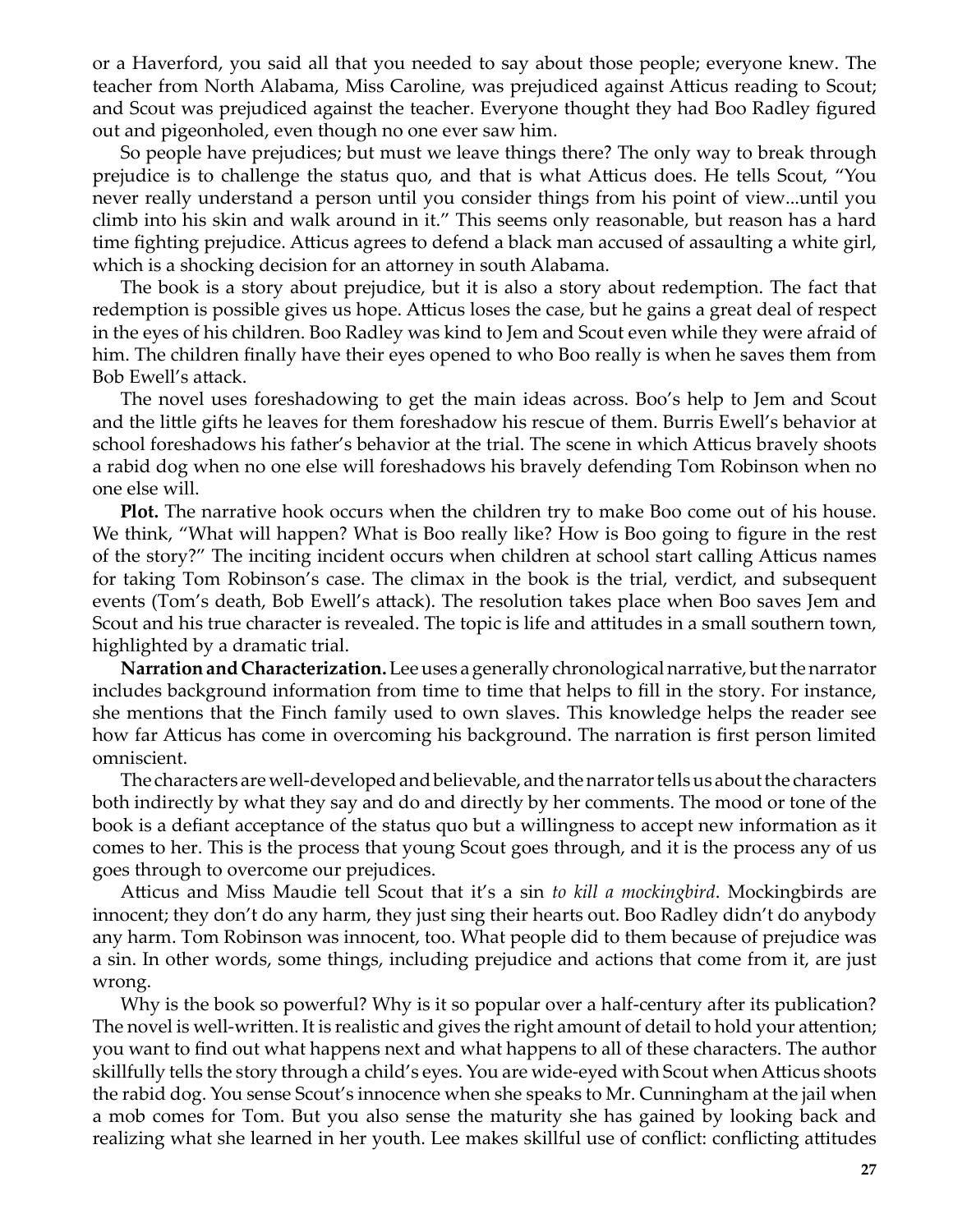among white people, conflicts among children, the conflict between attitudes and realities, and the dramatic conflicts portrayed during Tom Robinson's trial. Lee portrays the interaction of the characters so well that it is difficult to identify one protagonist and one antagonist. Scout is the leading protagonist in the book, but Atticus is the leading protagonist in her life. Tom Ewell is the leading antagonist in the story; but at times Scout sees Jem, Atticus, and Boo as her antagonists.

The book was a bombshell when it was published in 1960 for its eloquent portrayal of the way things really were. It continues to hold our hearts not only because of its description of the way things were but because prejudice is still an issue. We all have prejudices about people and situations that we don't really know and don't realize that we don't know. If we do what Atticus says and consider things from another person's point of view, our prejudices will start to come down.

#### **Assignment**

Write a paragraph explaining the theme of *To Kill a Mockingbird*.

# *The Giver* **Lois Lowry**

Wouldn't it be great to have a life with no problems, no pain, no difficult decisions, no wrong thoughts, and no mistakes or regrets to deal with?

In *The Giver*, Jonas lives in just such a community. The ordeal of childbirth is reserved for just a few designated women. A person's mate is chosen for him or her. Every couple, if approved, can have one boy and one girl. Every person's role in life is selected for him or her when that person is twelve. Everyone shares his or her feelings from the day at supper and dreams at breakfast. Potentially troublesome "stirrings" are quelled with pills. Strict rules have been established to avoid any differences and to eliminate people who might cause problems. When someone makes a mistake, the apology is automatic as is the acceptance of it. Even a family's dishes are washed for them. Everywhere else beyond the community is simply Elsewhere.

The residents of the community do not have to deal with memories, either painful or joyful. All memories are held by the Receiver. When a new Receiver is identified, the old Receiver becomes the Giver and transfers the memories to the new Receiver.

Sounds perfect, doesn't it? The community appears to be a utopia. However, as the story progresses we learn the reality beneath the apparent perfection. When a baby doesn't thrive, when an older person reaches the end of his useful life, or when a resident makes a serious mistake, they are "released," which is the euphemism for being put to death. No one has any freedom to make his own choices or go his own way. A person won't have to take risks or make mistakes; but he won't be able to excel, either. A resident cannot grow by overcoming obstacles or by learning to love. The community chose many years earlier to be guided by elders and to live in sameness; but not having memories, emotions, or conflicts takes away our basic human nature, the way God made us. When we hand over our freedom, we think we gain security; but in reality we lose so much more.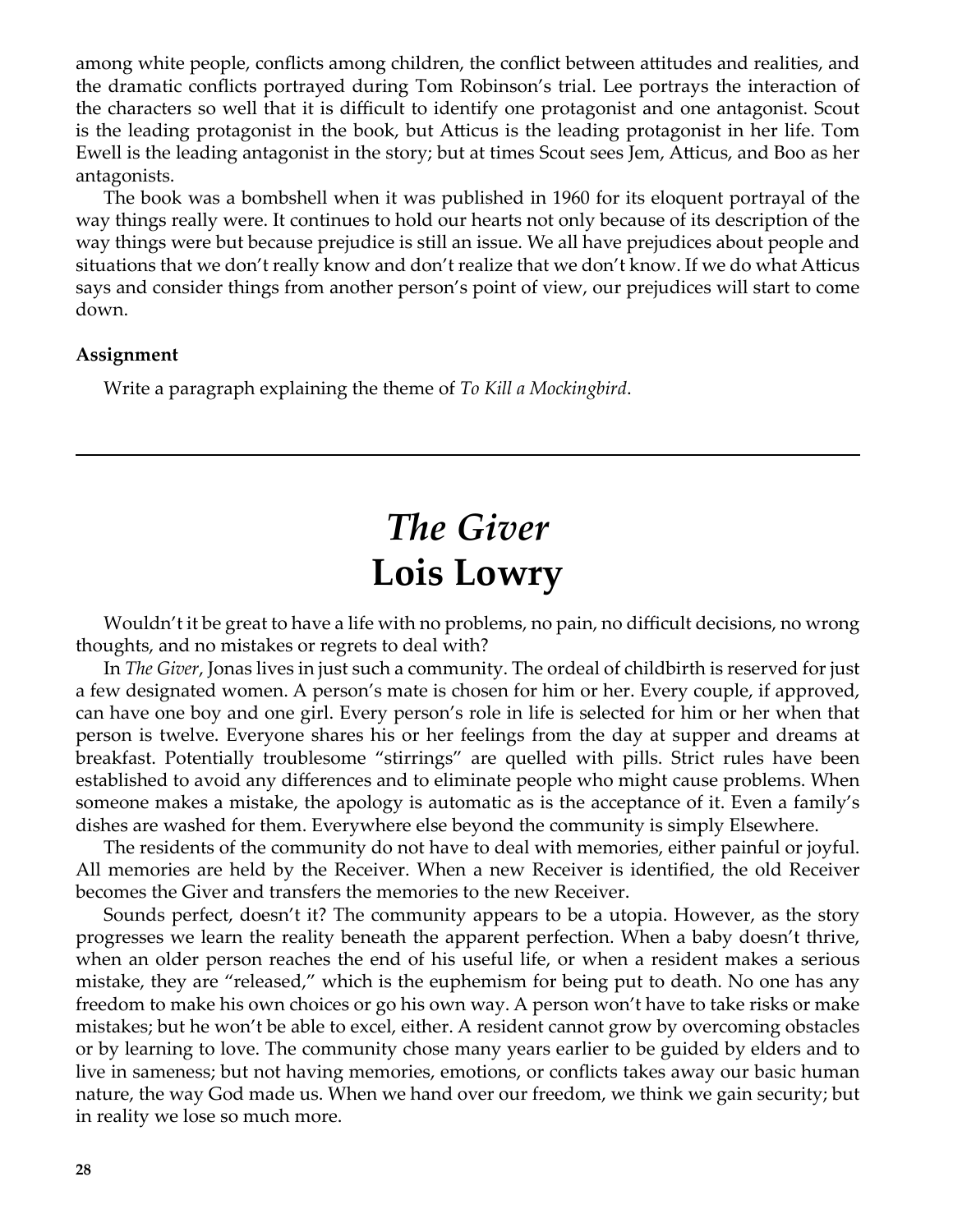Writers have long produced descriptions of perfect places. The most common term for such a place comes from Sir Thomas More's 1516 novel *Utopia*, from the Greek for no place. *The Giver*, by contrast, is a dystopian novel. This kind of literature describes a place that is supposedly or superficially perfect but in reality is evil and dangerous. Many people have tried to establish real-life utopian settlements, but they always fail. The only perfect place is in heaven. On earth, we have to deal with problems and failings; but doing so can help us prepare for heaven.

**Plot.** The narrative hook comes early in the exposition when a jet flies over the community and everyone is ordered to go inside. Why is the event frightening? Are the people afraid of it? Are they hiding from it? Are they ordered to go inside to shield them from new ideas and experiences?

What do you think is the book's inciting incident? The rising action? See the assignment at the end of this analysis.

Jonas' new role predominates the rest of the book. The climax comes when Jonas discovers the truth about the Nurturing Center and the meaning of being "released." He decides to take Gabriel and leave the community.

The resolution is the journey that Jonas and Gabriel make away from the community. The brief last paragraph is the denouement, but what it describes is not clear.

The main conflict is between Jonas and the ways of the community. Another significant conflict for the reader is the life in the community conflicting with what we believe to be the way things ought to be in a human community. One foreshadowing is the introduction of the practice of releasing. The meaning of that practice becomes clear later in the book.

The topic is life in a supposedly perfect community. The theme is the discovery and pursuit of truth.

**Narration, Mood, Characters, and Characterization.** The narration is third person limited omniscience. The story is presented through the eyes of Jonas, and we only know what is going on in his mind. The narration is basically chronological, but the author uses frequent flashbacks to provide background information.

The mood is ambivalent. The community seems perfect, but something about it is not right to us and eventually is not to Jonas either. The tone changes with his dramatic escape at the end.

Jonas, the protagonist, is a dynamic character; but most of the other main characters, though round, are static. Characterization takes place indirectly for the most part (through what people say or do as opposed to the author's descriptions). The antagonist, though difficult to identify, is probably best seen as the community itself as opposed to any individual. This is the source of the greatest conflict for the protagonist. *The Giver* is a mentor for Jonas.

#### **Lessons.**

1) Knowing the past is essential to living as we should in human community. If we don't have memory and a knowledge of history, we miss much of the richness of human life and we are more susceptible to those with power who want to manipulate and possibly even destroy us. The motivation for Jews and others who keep alive the memory of the Nazi Holocaust is, "Never again." If we don't know history, we don't know who we are as humans. If we don't know who we are as humans made in the image of God, human life becomes less valuable, especially the lives of the helpless: the unborn, the infant, and the elderly. If society ever sees people in those categories as inconvenient, they are in danger.

2) We cannot shut ourselves off from our humanness, even at the risk of pain and failure. We are interdependent; we can grow and change; we do not have to be limited by what others think of us. The community's attempt at a better life gave them less of a life.

3) The community makes no provision for God or the spiritual realm. Humans cannot create a perfect community on our own. We can learn and grow in many ways, but only God can truly transform.